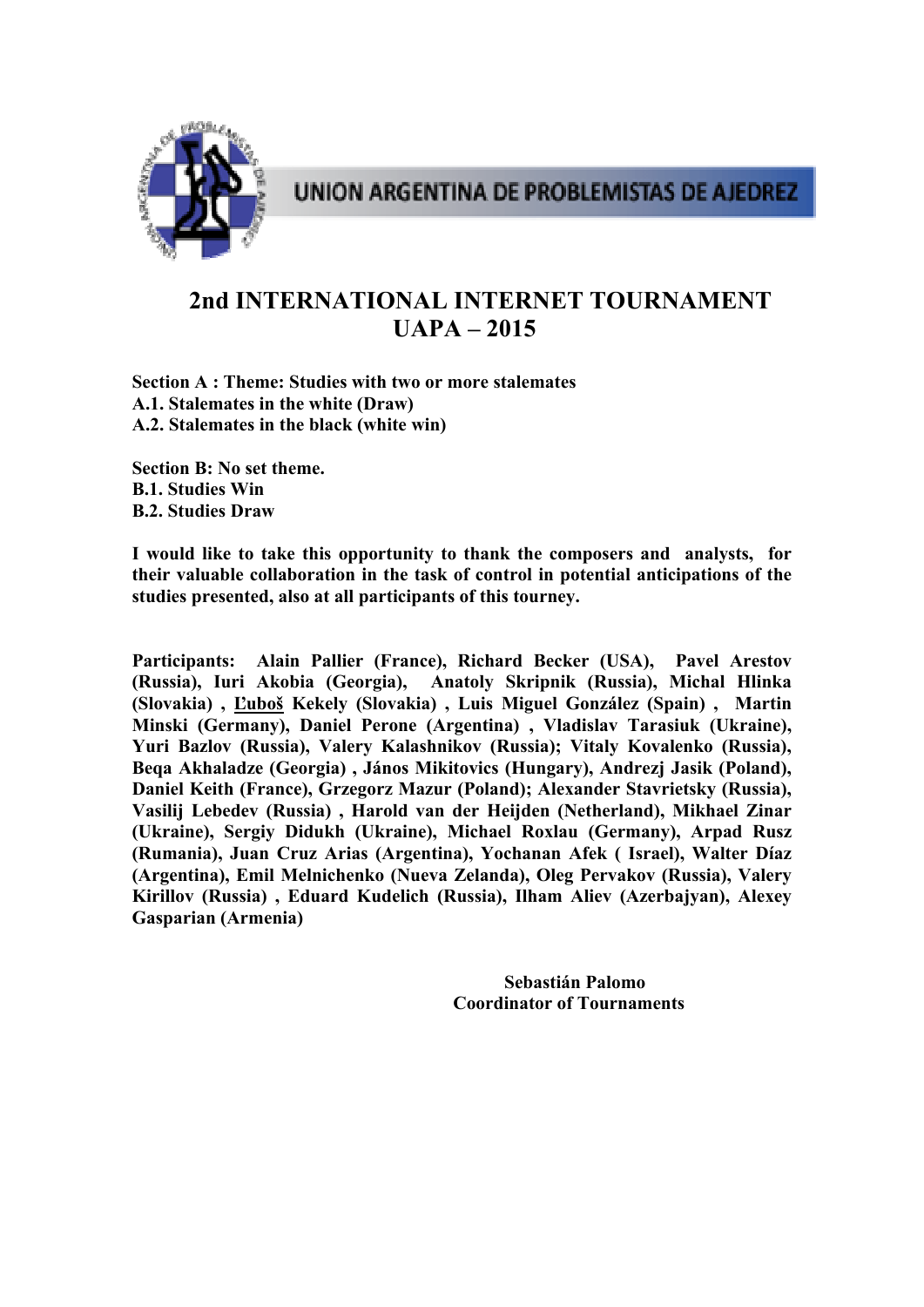## **AWARD FINAL**

**Have been received 89 studies of 35 composers of 18 countries, that are exposed on a web page of the site UAPA** 

**I also had the opinion (not binding) of solvers and composers who have qualified to problems using scores of 0-4 (including middle-scores on the scale)** 

**In the analyses, and subsequent evaluation of the studies, I have taken into account the technical aspects, and in particular the thematic requirements of Section A, divided into two subsections. .** 

**The variety of configurations, in some way, makes comparisons difficult, and therefore the assignment in the order of merit of the studies presented in these tourneys, but the task it was nice for me, due the great number of composers that responded to this convocation.** 

**In the awards, It has been included about 60% of the studies presented by the participants. In principle, all studies (89) are acceptable technically , and without anticipations of importance.** 

**In this informal tournament, people can see in the web page, studies of all levels on technical and artistic aspects.** 

**Following, the studies included in the awards of each of the sections:**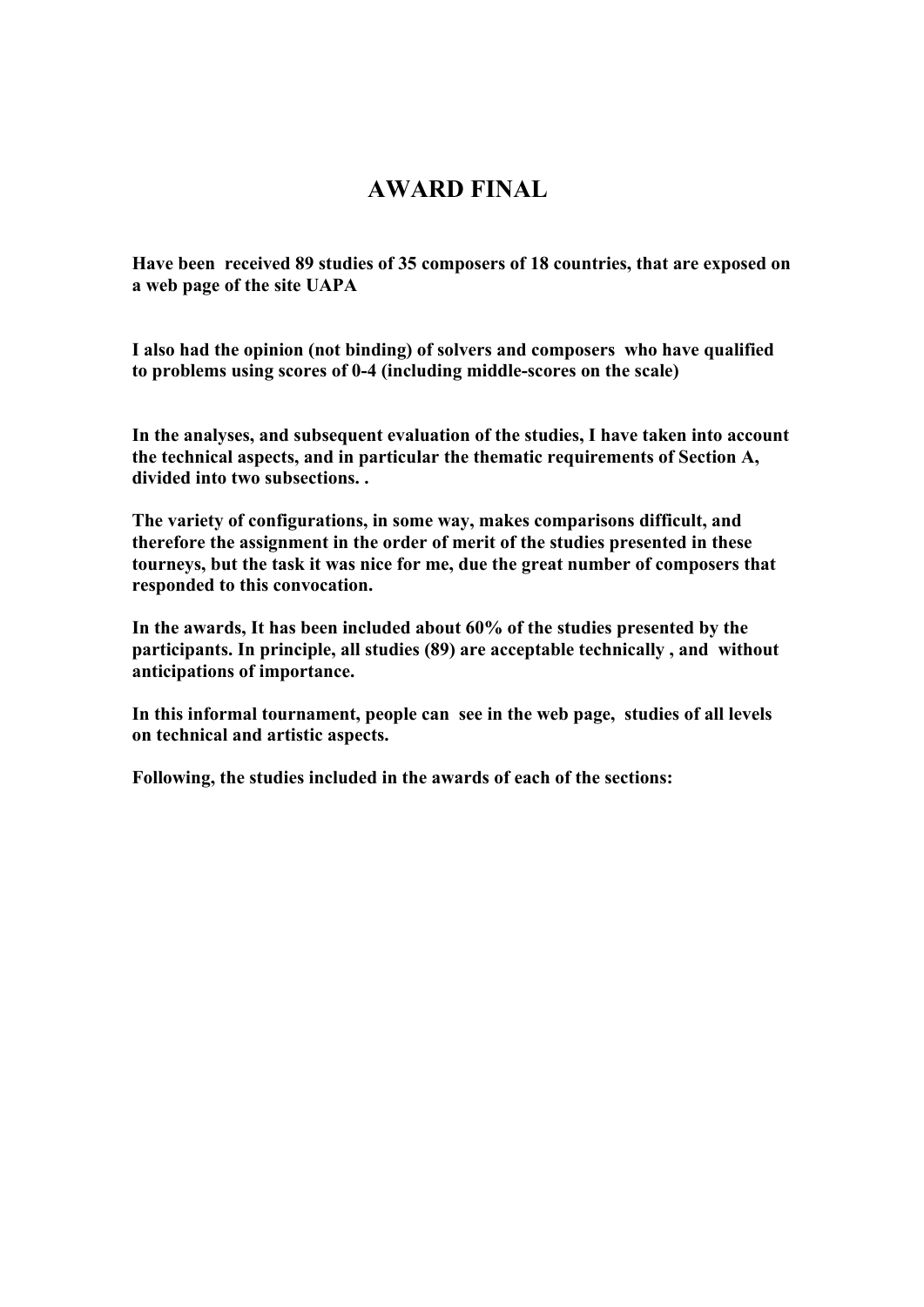

## **2nd INTERNATIONAL INTERNET TOURNAMENT UAPA–2015**

## **Section A : Theme: Studies with two or more stalemates**



# **A.1. Stalemates in the white (Draw)**

## **Nº15 Oleg Pervakov (Russia)**

# **1.Nd1!** [1.Nd3? Nb3! 2.Rxa2 Rxd3! 3.Kxd3 Nc1+ 4.Kxe3 Nxa2 5.Kf4 Kg6–+; 1.Rxa2? Nb3! 2.Ra4 Nc1+ 3.Ke1 Rc2–+] **1...Ne4!** [1...Rc2 2.Nxe3 Rb2 *(2...Ne4+ 3.Nxc2 Nc3+ 4.Kd3 Nxa4 5.Kc4=)* 3.Kd3! Nb3 4.Kc3 Re2 5.Nd5! a1Q+ 6.Rxa1 Nxa1 7.Nf4+=; 1...Rc5 2.Rxa2 Rxe5 3.Rc2!=] **2.Rxa2** [2.Nxe3? Rc1–+] **2...Ng3+ 3.Ke1 Rc1!** [3...Rd3 4.e6! fxe6 5.Ra5+! Kh4! 6.Re5 e2 7.Nf2 *(*also *7.Ne3 )* 7...Rd6 8.Re3 Ra6 9.Re5 Ra1+ 10.Kd2 Ra6 11.Ke1 Rb6 12.Kd2=] **4.e6!** [4.Rh2+? Kg5!–+] **4...fxe6** [4...e2 5.Rxe2 Nxe2 6.exf7=] **5.Ra5+!** [5.Ra1? Rc2! 6.Nxe3 Re2+–+] **5...Kh4!** [5...Kg4 6.Ra1! Rc2?? 7.Nxe3++-] **6.Ra4+ Kh3** [6...Kg5 7.Rg4+! Kxg4= Stalemate] **7.Rh4+! Kg2** [7...Kxh4= Stalemate] **8.Rc4! Ra1** [8...Rxc4 9.Nxe3+=] **9.Rc1! Ra3** [9...Rxc1= Stalemate] **10.Rc6!** [10.Rc3? Rxc3 11.Nxc3 Kf3–+] **10...e5** [10...e2 11.Rxe6 Ra1 12.Rxe2+!= *(12.Rd6? Ne4! 13.Rd3 Nc3–+)* ] **11.Rc5!** [11.Rc3? Rxc3 12.Nxc3 Kf3!–+] **11...e4 12.Rc3 Rxc3 13.Nxc3 Kf3 14.Nb5! Nf5 15.Kf1! Ng3+ 16.Ke1 Nf5 17.Kf1 e2+ o**r positional draw **18.Ke1 e3 19.Nd4+ Nxd4 Stalemate**

**It is surprising the variety of positions of stalemates that appear from an original configuration. A study of high artistic level.**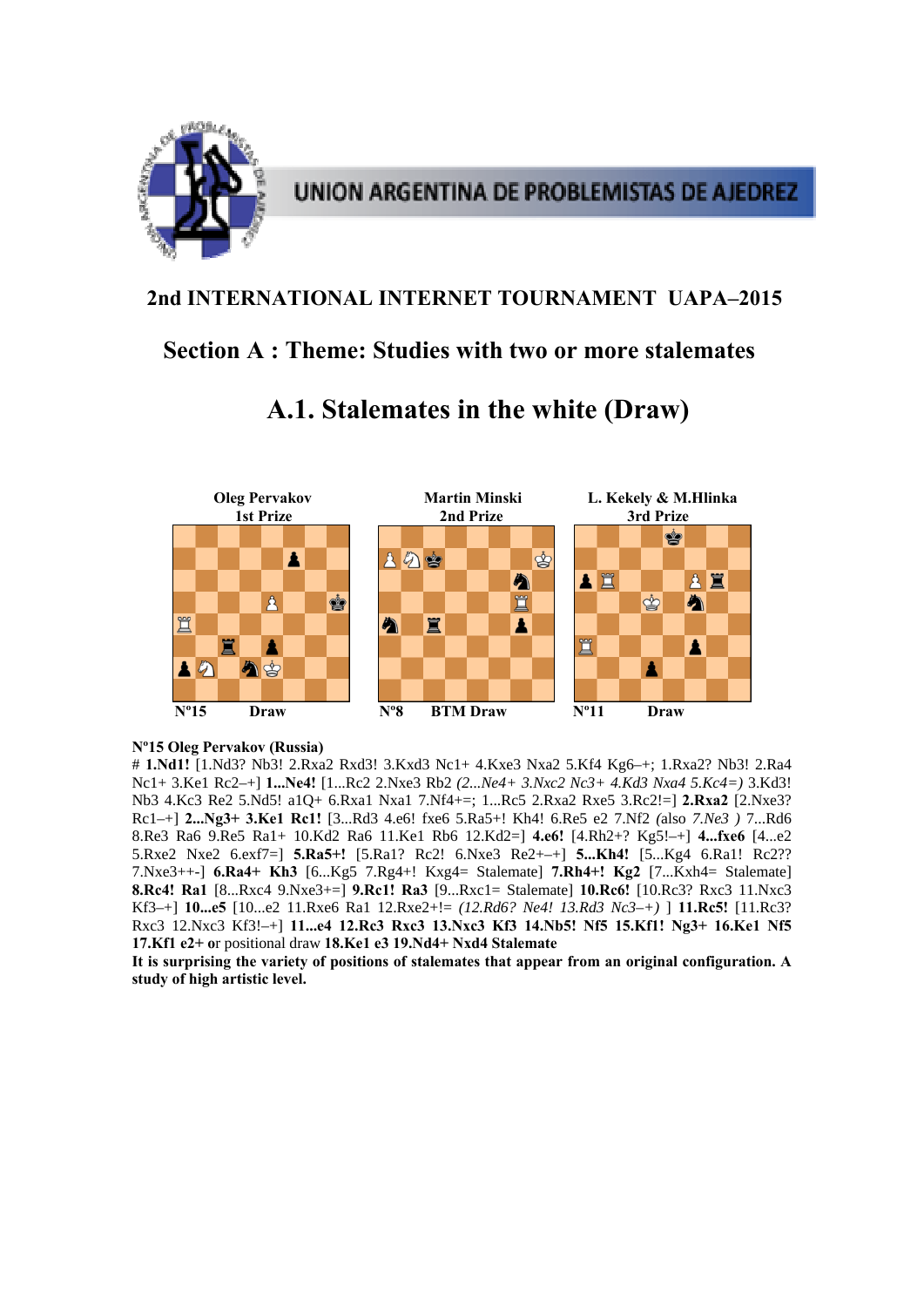#### **Nº8 Martin Minski (Germany)**

**1...Nf8+** [1...Kxb7 2.Kxg6 Nb6 3.Kh5! *(3.Kf5? Nd5 4.Rxg4 Ne3+–+* fork*)* 3...Nd7 4.Rg7!= *(4.Rxg4? Nf6+–+* fork*)* ] **2.Kh8!** [2.Kg8? Kxb7!–+; 2.Kh6? Kxb7!–+] **2...Nb6!** position X [2...Kxb7 3.a8Q+ /Rxg4 3...Kxa8 4.Rxg4! Rxg4 stalemate*(4...Rc8 5.Rxa4+=)* ] **3.Na5!** [thematic try: 3.a8N+? Nxa8 4.Rxg4 Rxg4–+ no stalemate; 3.Nc5? Kd6! 4.Nd3 Ne6!–+; 3.Nd6? Kxd6! *(3...Rf4? 4.Nc4!! Rxc4 5.a8N+!* see mainline*)* 4.a8Q Nxa8 5.Rxg4! Rc8 /Rc7/Rc6–+*(5...Rxg4?* stalemate*)* ] **3...Ra4 4.Nc4!!** [thematic try: 4.a8N+? Nxa8 5.Nc4?! Ng6+! 6.Rxg6 (6.Kh7 Rxc4 7.Kxg6 Nb6 8.Kh5 *(8.Kf5 Nd5 9.Rxg4 Ne3+–+* fork*)*  8...Nd7 9.Rxg4 Nf6+–+ fork) 6...Rxc4 7.Rxg4 Rxg4–+ no stalemate] **4...Rxc4** position X without the wNb7 [4...Nxc4 5.Rxg4 Kb7 6.a8Q+! *(6.Rg8? Ne5! 7.Rxf8 Ng6++-* fork*)* 6...Kxa8 7.Rg8= pin; 4...Nfd7 5.Rxg4! (5.Ne3? e.g. 5...Rxa7 6.Rxg4 *(6.Nxg4 Nc4–+* #55*)* 6...Nc5–+ #53) 5...Nxc4 *(5...Rxa7 6.Nxb6=)*  6.Rxc4+!=] **5.a8N+!** Phoenix theme [thematic try: 5.a8Q? Ng6+! 6.Rxg6 (6.Kh7 Nxa8 7.Kxg6 Nb6 8.Kh5 *(8.Kf5 Nd5 9.Rxg4 Ne3+–+* fork*)* 8...Nd7 9.Rxg4 Nf6+–+ fork) 6...Nxa8 7.Rxg4 Rxg4–+ no stalemate] **5...Nxa8** [5...Kc6 6.Nxb6 Kxb6 7.Rxg4! Rxg4 model stalemate] **6.Rxg4! Rc1** [6...Rxg4 stalemate] **7.Rg1!** [7.Rg8? Rh1+ *(*or *7...Rf1 8.Kg7 Ne6+–+)* 8.Kg7 Ne6+ 9.Kf7 Nd8+–+] **7...Rc2**  [7...Rxg1 stalemate] **8.Rg2 Rc3** [8...Rxg2 stalemate] **9.Rg3 Rc4** [9...Rxg3 stalemate] **10.Rg4 Rc5**  [10...Rxg4 stalemate] **11.Rg5 Rc6** [11...Rxg5 stalemate; 11...Ng6+ 12.Rxg6=; 11...Kd6 12.Rxc5=] **12.Rg8! Ng6+** [12...Rf6 13.Kg7 Ne6+ *(13...Nd7 14.Rxa8=; 13...Rf1 14.Rxf8=)* 14.Kxf6=; 12...Rh6+ 13.Kg7 Ne6+ *(13...Rh7+ 14.Kxf8=)* 14.Kxh6=] **13.Kh7 Nb6** [13...Ne7 14.Rxa8=] **14.Rxg6=** [14.Rg7+? Nd7 15.Rxg6 Nf8+–+ fork]

**A satisfactory fulfillment on the thematic requirement, with the always colorful coronation of a minor piece, and with variety of trials. A nice study, complete on the technical and artistic aspects.** 

## **Nº11 Ľuboš Kekely & Michal Hlinka (Slovakia)**

**1.f7+!** [1.Rb1? f2 2.f7+ Kf8! 3.Rf3 Rd6+ 4.Ke5 d1Q 5.Rxd1 Rxd1 6.Rxf2 Nd6 7.Ke6 a5–+; 1.Rd3? f2 2.Rb1 Rg1 3.Rxd2 Rxb1 4.Rxf2 Rb5+–+] **1...Kf8! 2.Rb8+! Kxf7 3.Rb1 d1Q+** [3...f2 4.Rf3 Rd6+ 5.Ke5 d1Q 6.Rxd1 Rxd1 7.Rxf5+ Ke7 8.Rxf2= ] **4.Rxd1 Rd6+ 5.Ke5** [5.Ke4? or 5.Kc4? or 5.Kc5? 5...Rxd1 6.Rxf3 Ke6–+ ] **5...Rxd1 6.Rxf3 Kg6** [6...a5 7.Rxf5+= ] **7.Ra3!** [7.Rxf5? Re1+ 8.Kf4 Rf1+ 9.Ke4 Rxf5– +] **7...Re1+ 8.Kd5 Ne3+ 9.Kc6** [9.Kc5? Rc1+!–+ ] **9...Nc2 10.Ra4!** [10.Rxa6? Nb4+–+] **10...Rb1 11.Kc7!** [11.Kc5? Rb5+ 12.Kc4 Rb6–+ ] **11...Nb4 12.Kb6 Nd3+ 13.Ka5!** [13.Kxa6? Nc5+–+] **13...Kf5 14.Ra3 Nc5 15.Rf3+** switchback **15...Ke6 16.Rf6+! Ke7** [16...Kxf6 stalemate] **17.Rf7+ Ke8** [17...Kxf7 stalemate] **18.Rf8+ Kd7** [18...Kxf8 stalemate] **19.Rf7+ Kc6 20.Rf6+ Kd5 21.Rf5+** [21.Rd6+? Ke4! 22.Rd4+ Ke3!–+ ] **21...Kc4 22.Rf4+ Kd3 23.Rf3+ Ke2 24.Rf2+** [24.Re3+? Kd2! 25.Re2+ Kd3 26.Rd2+ Ke4 27.Re2+ Kd5 28.Rd2+ Ke6 29.Rd6+ Ke7!–+ ] **24...Ke3** [24...Kxf2 stalemate; 24...Ke1 25.Rf1+ Kxf1 stalemate] **25.Rf3+ Ke4** [25...Kxf3 stalemate] **26.Rf4+ Ke5** [26...Kxf4 stalemate] **27.Rf5+ Kxf5**  stalemate. Meredith. Sacrifice key. Swithbacks. Long precise defence. Similar stalemates on fcolumn.[27...Ke6 28.Rf6+ perpetual check]

**A remarkable ride of the White king with univocal movements, with appropriate trials to achieve a series of stalemates with a "suicidal rook".** 

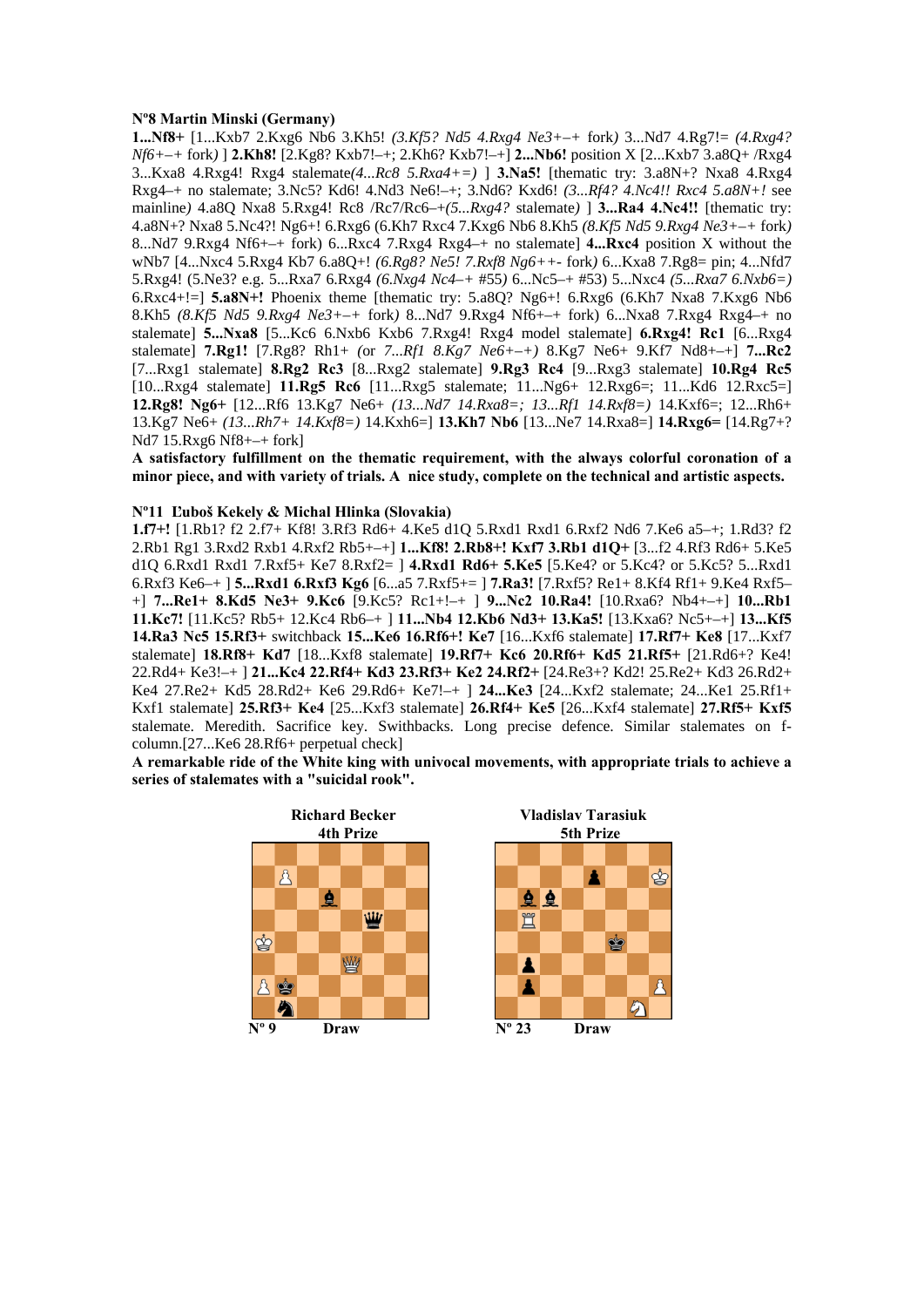### **Nº 9 Richard Becker (USA)**

**1.b8Q+!** [Thematic try 1.Qb3+? Ka1! 2.b8Q Bxb8 3.Qxb8 Nc3+ 4.Ka3 Qf2 5.Qb7 *(5.Qb3 Qa7+ 6.Kb4 Nxa2+ 7.Kb5 Qb7+ 8.Ka4 Qa6#)* 5...Qh2! zz 6.Qb3 *(6.Kb4 Qb2+* –+*)* 6...Qd6+ 7.Qb4 Nb1+ 8.Kb3 Qd3+ 9.Ka4 Qa6+ 10.Kb3 Qxa2#; Thematic try 1.Qb6+? Kc2! 2.Qb3+ Kd2 3.b8Q *(3.Qb2+ Qc2+* –+*)*  3...Bxb8 4.Qxb8 Nc3+ 5.Kb4 *(5.Ka3 Qa5+* –+*)* 5...Qb1+ 6.Ka3 Qxa2+! *(6...Qxb8?* stalemate*)* 7.Kb4 Qb2+ –+] **1...Bxb8 2.Qb6+!** [2.Qb3+? Ka1 etc.] **2...Kxa2** [2...Ka1 3.Qd4+! Kxa2 4.Qc4+ Ka1 5.Qd4+ =; 2...Kc2 3.Qxb8 Nc3+ 4.Kb4 = (4...Qb1+ impossible); 2...Kc1 3.Qxb8 Nc3+ 4.Ka3 Qf2 5.Qb7! *(5.Qb3? Qa7+ 6.Kb4 Nxa2+ 7.Kb5 Qb7+ 8.Ka4 Qa6#)* 5...Qh2 *(5...Qxa2+ 6.Kb4 Qb2+ 7.Ka5 Qxb7* stalemate*)*  6.Qb3! Qd6+ 7.Qb4 Nb1+ 8.Ka4 (Kb3) 8...Qa6+ 9.Kb3 Qd3+ *(9...Qxa2+* not mate*)* 10.Ka4 =] **3.Qb3+ Ka1 4.Qxb8 Nc3+ 5.Ka3 Qf2 6.Qb7!** [6.Qb3? Qa7+ 7.Kb4 Na2+ 8.Kb5 Qb7+ 9.Ka4 *(9.Kc4 Qf7+* –+*)*  9...Qa6#] **6...Qh2 7.Kb4!** (No wPa2) [7.Qb3? Qd6+ 8.Qb4 Nb1+ 9.Kb3 Qd3+ 10.Ka4 Qa6+ 11.Kb3 *(11.Qa5 Nc3+* (Qc5+) –+*)* 11...Qa2#] **7...Qb2+ 8.Ka5 Qxb7 stalemate**

**An appropriate thematic trial, including a potential stalemate, with economy of material, and with very precise movements, form a pleasant study.** 

## **Nº23 Vladislav Tarasiuk (Ukraine)**

**1.Ne2+! Kg4 2.h3+!** [2.Rb4+? Be4+ 3.Rxe4+ Kf3 4.Nc3 b1Q 5.Nxb1 Kxe4 6.Nd2+ Kd3! 7.Nxb3 e5 8.Kg6 e4 9.Kf5 e3 10.Nc1+ Kd2–+] **2...Kh4 3.Rb4+ Kg5!** [3...Be4+? 4.Rxe4+ Kxh3 5.Nc3+-; 3...Kh5? 4.Ng3+ Kg5 5.Kg7+-; 3...Kxh3 4.Rxb3+=] **4.h4+** [4.Rxb3? Be4+ 5.Kg7 b1Q 6.Rxb1 Bxb1–+] **4...Kf6 5.Rxb3 Be4+ 6.Kh8!** [6.Kg8? Bd5+–+] **6...b1Q 7.Rxb1 Bxb1 8.Nc3! Ba5 9.Nxb1 Bb4! 10.Kh7** A) **10...e5** [B) 10...e6 11.Kh6! e5 12.Kh5 Kf5! *(12...e4 13.Kg4 Ke5 14.h5=)* 13.Nd2 Bxd2= stalemate] **11.h5! e4 12.h6 Kf7!** [12...e3 13.Kg8 e2 14.h7=] **13.Nc3! Bxc3= stalemate With economy of material, you can see two pleasant figures of stalemate.** 



### **Nº14 Anatoly Skripnik & Pavel Arestov (Russia)**

**1...c1Q** [1...b1Q 2.Bxb8! *(2.Qf6+? Nc6+ 3.b8N+ Rxb8+ 4.axb8Q Qxb8+ 5.Bxb8 c1Q–+)* 2...Rxb8+ 3.Kxb8 c1Q 4.a8Q+=; 1...Nd7+ 2.Qxh8=] **2.Bxc1** [Thematic Try : 2.Bxb8? Rxb8+ 3.Kxb8 *(3.axb8N+ Kb6+–+)* 3...Qf4+ 4.Qc7 Qf8+ *(4...Qxc7+? 5.Kxc7 Rc1+ 6.Kb8 b1Q 7.a8Q+ Kb5 8.Qa1 Qxa1*  stalemate*)* 5.Qc8 Qd6+ 6.Qc7 Qd5! 7.a8Q+ Kb5 8.Qc3 (8.Qxa1 bxa1Q 9.Qc5+ Kxc5–+ *(*but not *9...Qxc5?* stalemate*)* ) 8...Qd8+ 9.Qc8 Qd6+ 10.Qc7 Qd4 11.Qd7+ Qxd7 12.Qa5+ Kxa5–+ *(*but not *12...Rxa5?* stalemate*)* ] **2...b1Q 3.Qb2** [3.Qxh8? Qxb7#] **3...Nd7+ 4.b8N+ Nxb8 5.axb8N+** [5.axb8Q? Qe4+ 6.Q2b7+ Qxb7#] **5...Rxb8+** [5...Ka5 6.Bd2+ Ka4 7.Qxh8 Kb5+ 8.Kb7 Qe4+ 9.Kc8=] **6.Kxb8 Qxb2+** [6...Qxc1 7.Qb6+ Kxb6= stalemate] **7.Bxb2 Rb1 8.Ka8 Re1 9.Kb8 Rb1 10.Ka8 Rxb2=**  stalemate<sup>[10...Re1 11.Kb8=</sup> positional draw]

**With a notable thematic try, the resource of the promotion of a minor piece, and the stalemates, they complete a study that deserves a mention in this palm.**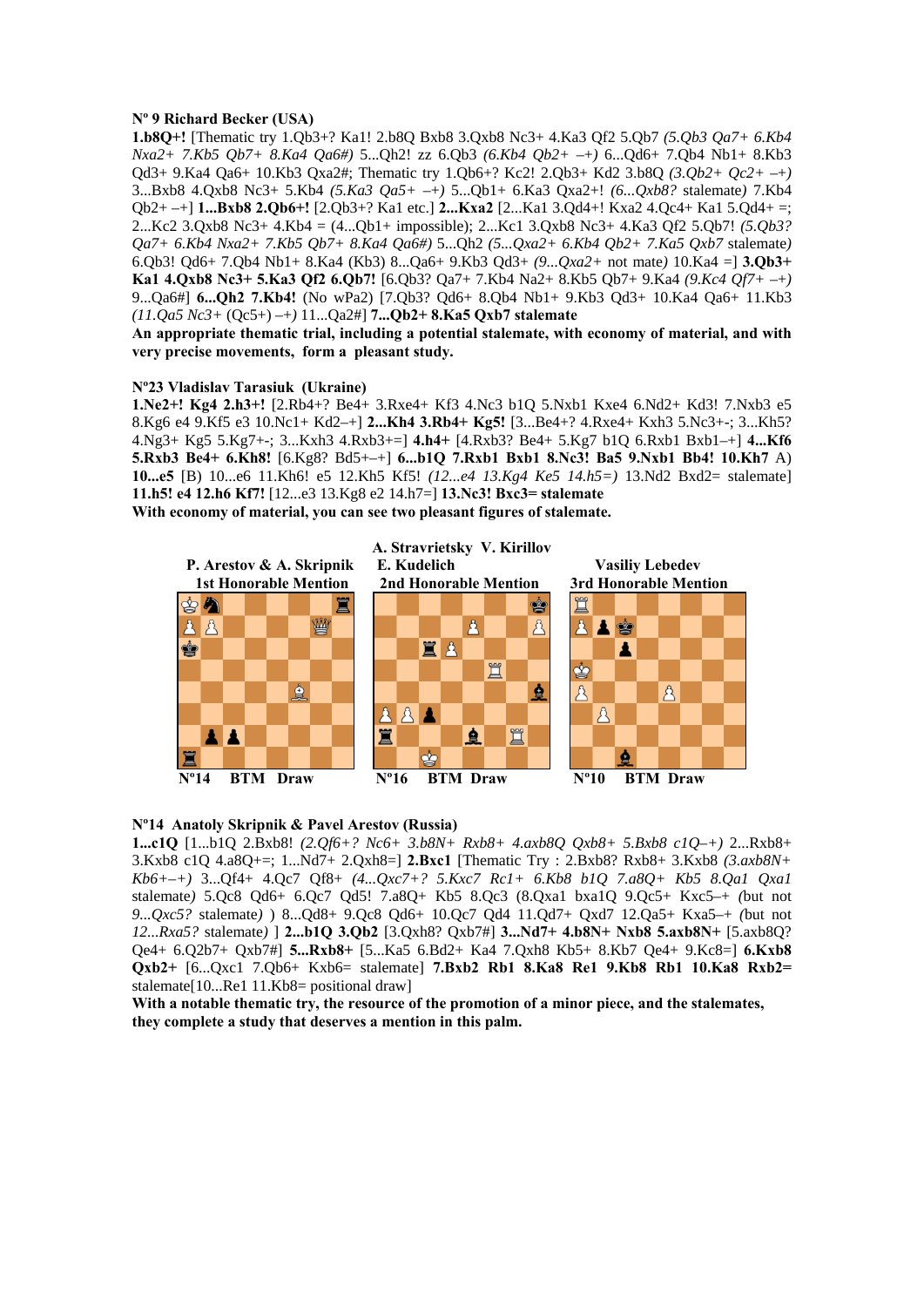**Nº16 Alexander Stavrietsky , Valery Kirillov and Eduard Kudelich (Russia)** 

**1...Ra1+ 2.Kc2 Bd1+ 3.Kd3 Rxd6+ 4.Kxc3 Bxe7 5.Kb2** [5.Rf7? Bf6+ 6.Rxf6 Rxf6 7.Kb2 Rf1–+] **5...Rxa3!** [5...Rf6 6.Re5! Bxa3+ 7.Kxa1=] **6.Kxa3!** A) **6...Rd2+** [B) 6...Rd5+ 7.Ka4 Rxf5 8.Rg8+ Kxh7 9.Rg7+! Kxg7 stalemate ideal] **7.b4 Rxg2 8.Rf8+ Kxh7 9.Rh8+ Kg7 10.Rg8+ Kxg8=** stalemate ideal **The authors have met thematic requirement with two beautiful Ideal stalemates, with a pin of pawn.** 

## **Nº10 Vasiliy Lebedev (Russia)**

**1...Bd2+ 2.b4 Be3 3.Rc8+! Kxc8 4.a8Q+!** [4.a8N? Kb8 5.Nb6 *(5.b5 Kxa8–+)* 5...Bg5! 6.e5 *(6.b5 Bd2#)*  6...Bd8 7.e6 Ka7 8.b5 *(8.e7 Bxb6#)* 8...c5 9.e7 Bxb6#; 4.a8R+? Kc7 5.Ra6 Bd4! 6.e5 Bxe5 7.Ra8 Bd4 8.Ra6 Be3–+] **4...Kc7 5.Qa6!** [5.Qxb7+? Kxb7 6.e5 *(6.b5 Bd2#)* 6...Bb6#] **5...b6+!** [5...bxa6 6.Kxa6 Bd4 7.e5! - main line; 5...Bf2 6.Qb5! *(=6.e5=)* 6...Bd4 7.Qc5! *(=7.e5=)* 7...b6+ 8.Qxb6+ Bxb6+ 9.Ka6 Bd4 10.e5! - main line] **6.Qxb6+ Bxb6+ 7.Ka6 Bd4! 8.e5!** [8.a5? Be5 9.b5 c5 10.b6+ Kc6 11.b7 c4–+; 8.b5? c5 9.b6+ Kc6 10.e5 Bxe5 11.b7 c4–+] **8...Bxe5 9.a5!** [9.b5? c5–+] **9...Bd6 10.b5 c5 11.b6+ Kc6**  [11...Kb8 12.Kb5 Kb7 13.a6+ Kb8 14.Kc4=] **12.b7 c4** [12...Kc7 13.Ka7 Kc6 14.Ka6=; 12...Bb8 stalemate] **13.b8Q!** [13.b8N+? Kc7–+; 13.b8B? c3–+] **13...Bxb8 stalemate**

**With an acceptable introduction, and interesting trials, we arrive to an original ending with few pieces that present the two stalemates required.** 



## **Nº21 Richard Becker & Iuri Akobia (USA-Georgia)**

**1.b5!** [1.Rxc6? Ra3+ (Be8) –+; 1.Ka6? Be2 (Kxh8) –+] **1...cxb5 2.Kxb5 Rd7!** [2...Be2 3.Kc5! Kxh8 4.Re4 Bh5 5.Rh4 =; 2...Be8+ 3.Kb4! Kxh8 4.Rc7 Rd4+ *(4...a6 5.Rc8* =*)* 5.Kc5 Ra4 6.Rc8 =] **3.Re4!**  [3.Rc2? Bd1! 4.Rh2 (Rc8+) 4...Kg7 –+; 3.Rc5? Be2+ 4.Kc6 Rg7 –+; 3.Rc8+? Kg7 4.Kc6 Re7 5.Kd6 Rb7 –+; 3.Rh4? Be2+ 4.Kc6 Rg7 5.Kc5 Rg5+! 6.Kd6 a6 7.Rh6 Bd3 8.Ke7 Rg7+ 9.Kf6 Bh7 10.Ke5 a5 11.Ra6 Rg5+ 12.Kf4 Rf5+ 13.Kg4 Kxh8 14.Ra8+ Kg7 15.Ra7+ Kh6 16.Ra6+ Bg6 –+] **3...Kxh8** [3...Kg7 4.Kc6! =; 3...Rc7 4.Re5 Rh7 5.Rd5 (Rc5) =] **4.Rh4 Rh7 5.Ka6 Kg8** [MAIN 5...Be2+ 6.Ka5 Rxh4 model stalemate] **6.Rh2 Kf8 7.Rf2+ Ke8 8.Rh2** zz **8...Kd8 9.Rd2+ Kc8 10.Rh2!** zz [10.Rc2+? Kb8 11.Rb2+ Ka8 12.Rh2 Rh6+ 13.Ka5 Kb7 14.Rb2+ Rb6 –+] **10...Kb8 11.Rxh5! Rxh5 model stalemate With an ingenious introduction which contains interesting trials, we arrive at two very pretty stalemates.** 

## **Nº18 Árpád Rusz (Rumania)**

**1.Rg2!** [1.Rxf5? Bf2! 2.Rfxf2 exf2 3.Rxf2 Ng3 *(3...Kg1? 4.Rg2+ Kxf1 5.Rxh2=)* 4.Bg2+ (4.Ba6 Ne4 *(4...Kg1? 5.Rxh2 Kxh2 6.Bc8 Ne4 7.Bxg4 Nf2+ 8.Kxd2 Nxg4 9.Kd3 Ne5+ 10.Kd4=)* 5.Bb7 Kg1 6.Rxh2 Nc3+! 7.bxc3 Kxh2 8.cxb4 *(8.Kxd2 b2 9.Kc2 bxc3–+)* 8...b2 9.Be4 g3–+) 4...Kg1 5.Rxd2 Nf1 6.Re2 Ne3+! 7.Rxe3 Kxg2–+] **1...Bf2** [1...e2+ 2.Rxe2 *(2.Kxe2? Nf4+ 3.Kxd2 Nxg2–+)* 2...Kg1 3.Rxh2!=; 1...Bc7 2.Rxf5 Ng3 3.Rg5! Nxf1 4.R2xg4! *(4.R5xg4? Be5–+)* 4...Ng3 5.Rxg3 Bxg3 6.Rxg3 e2+ 7.Kxe2 d1Q+ 8.Kxd1 stalemate] **2.Rxf5 Ng3** [2...e2+ 3.Kxe2 Ng3+ 4.Kxf2!= *(4.Kxd2? Nxf1+!–+)* ]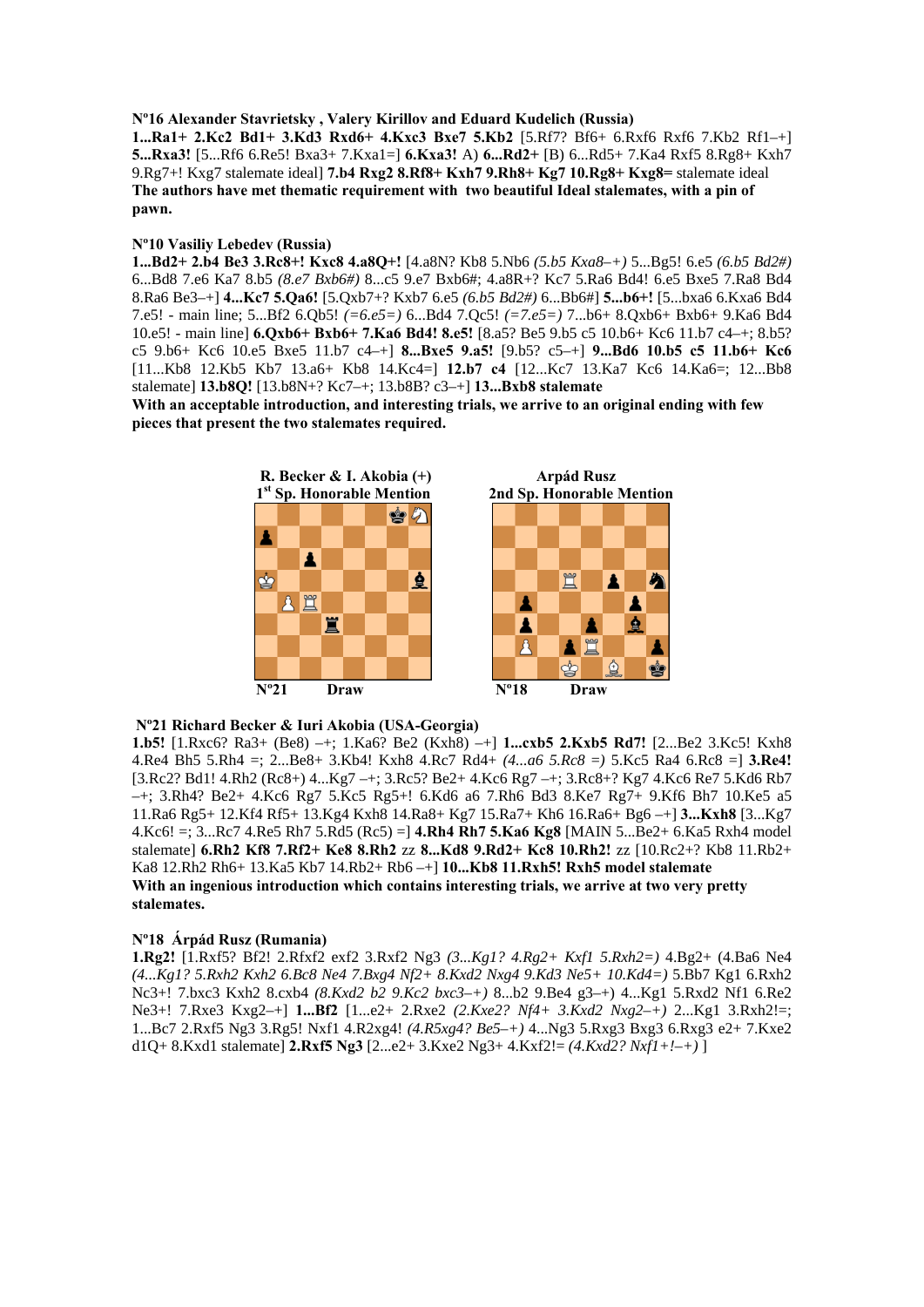**3.Rfxf2!** [3.Rgxf2? exf2 4.Rxf2 Nxf1! *(4...Kg1? 5.Rg2+ Kxf1 6.Rxh2=)* 5.Rxf1+ Kg2–+] **3...Nxf1**  [3...exf2 4.Rxg3 stalemate] **4.Re2 g3!** virtual stalemate **5.Rxg3! Nxg3 6.Rxh2+! Kg1** [6...Kxh2 stalemate] **7.Rg2+! Kf1 8.Re2!** [8.Rg1+? Kf2! *(8...Kxg1?* stalemate*)* 9.Rg2+ Kf3! 10.Re2 *(10.Rh2 e2+! 11.Kxd2 Nf1+–+)* 10...Nf5! *(10...Nf1? 11.Rf2+! exf2* stalemate*)* 11.Rh2 Kg3 12.Rh1 Nd6 (12...Nh4? 13.Rf1 Ng2 14.Rf3+! Kg4 15.Rf8! *(15.Rf7? Nf4 16.Rg7+ Kh5 17.Rg5+ Kh6! 18.Re5 Nd3 19.Rxe3 Nxb2+ 20.Kxd2 Nc4+–+)* 15...Nf4 16.Rg8+ Kf3 *(16...Kh5 17.Rh8+ Kg6 18.Rg8+ Kf6 19.Rf8+ Ke5 20.Rf5+! Ke4 21.Re5+! Kxe5* stalemate*)* 17.Rg3+! Ke4 18.Rxe3+! Kxe3 stalemate) 13.Ke2 Nc4–+; 8.Rxg3? e2+ 9.Kxd2 e1Q+–+] **8...Nf5** [8...Nxe2 stalemate] **9.Rh2 Nd6** [9...Nh4 10.Rh1+! Kf2 11.Rf1+! Kxf1 stalemate] **10.Rh1+** [10.Re2? Nc4 11.Rf2+ Kg1!–+ *(11...exf2?* stalemate*)* ] **10...Kf2** [10...Kg2 11.Rh4 Kf3 12.Rh3+ Ke4 13.Rxe3+! Kxe3 stalemate] **11.Rf1+! Kg3** [11...Kxf1 stalemate; 11...Kg2 12.Rf4=] **12.Rf3+! Kxf3 stalemate**

**Draws attention the trials quality, and compliance with the thematic, with several figures of stalemates.** 



## **Nº3 Valery Kalashnikov (Russia)**

**1.Kf1 a6 2.a3 a5 3.a4 Kh2 4.Kf2 h5** [4...Kh3 5.Kf3 Kh4 6.Kf4 Kh5 7.Kf5 Kh6 8.Kf6 Kh5 9.Kf5 h6 10.Kf4 Kg6 11.Kg4 Kf6 12.Kh5 Ke5 13.Kxh6 Kd4 14.Kg5 Kc4 15.Kf4 Kb4 16.Ke3 Kxa4 17.Kd2 Kb3 18.Kc1 a4 19.Kb1 a3 20.Ka1 a2= stalemate] **5.Kf3 h4 6.Kf2 h3 7.Kf1 Kg3** [7...Kh1 8.Kf2 h2 9.Kf1 stalemate] **8.Kg1 h2+ 9.Kh1 Kh3 stalemate**

**Ingenious miniature position that culminates with the two stalemates required.** 

## **Nº20 Ilham Aliev & Vitaly Kovalenko (Azerbajyan- Russia)**

**1.Rhg6+!** [Try 1.Rcg6+? Kf7 2.Rf6+ Kg8 3.Rhg6+ Qg7! 4.Rxg7+ Kxg7–+; 1.Rc7+? Qf7 2.Rxf7+ (2.Rh7+ Kxh7 3.Rxf7+ Kg6 *(*or *3...Kg8 4.Rxa7 g1Q 5.Kxh5 Qxe3 6.Kg6 Kf8–+)* 4.Rb7 Kf5 5.Rxa7 g1Q 6.Rf7+ Ke6 7.Rf6+ Ke5 8.Rxb6 Qxe3–+) 2...Kxf7 3.Rh7+ Ke6 4.Rxa7 g1Q–+] **1...Kh8** [1...Kh7 2.Rh6+ perpetual chekh] **2.Rh6+ Qxh6! 3.gxh6** [3.Rxh6+? Kg7–+] **3...g1Q 4.Rc8+ Kh7 5.Rc7+ Kxh6** [5...Kh8 6.Rc8+ perpetual chekh] **6.Rc6+ Qg6** [Main 6...Kh7 7.Rh6+! Kg7 *(7...Kxh6* stalemate*)* 8.Rg6+! Qxg6 stalemate*(8...Kxg6* stalemate*)* ] **7.Rd6! Kg7** [7...Qxd6 stalemate] **8.Rd7+ Kf6 9.Rd6+ Kf5 10.Rd5+ Ke6 11.Rd6+** [11.Re5+? Kf7!–+] **11...Kf7** [11...Kxd6 stalemate] **12.Rd7+ Kf6 13.Rd6+ Kg7 14.Rd7+ Kh6 15.Rd6! Bb8** [15...Qxd6 stalemate] **16.Rxg6+ Kxg6 stalemate Trials, perpetual checks and several stalemates.**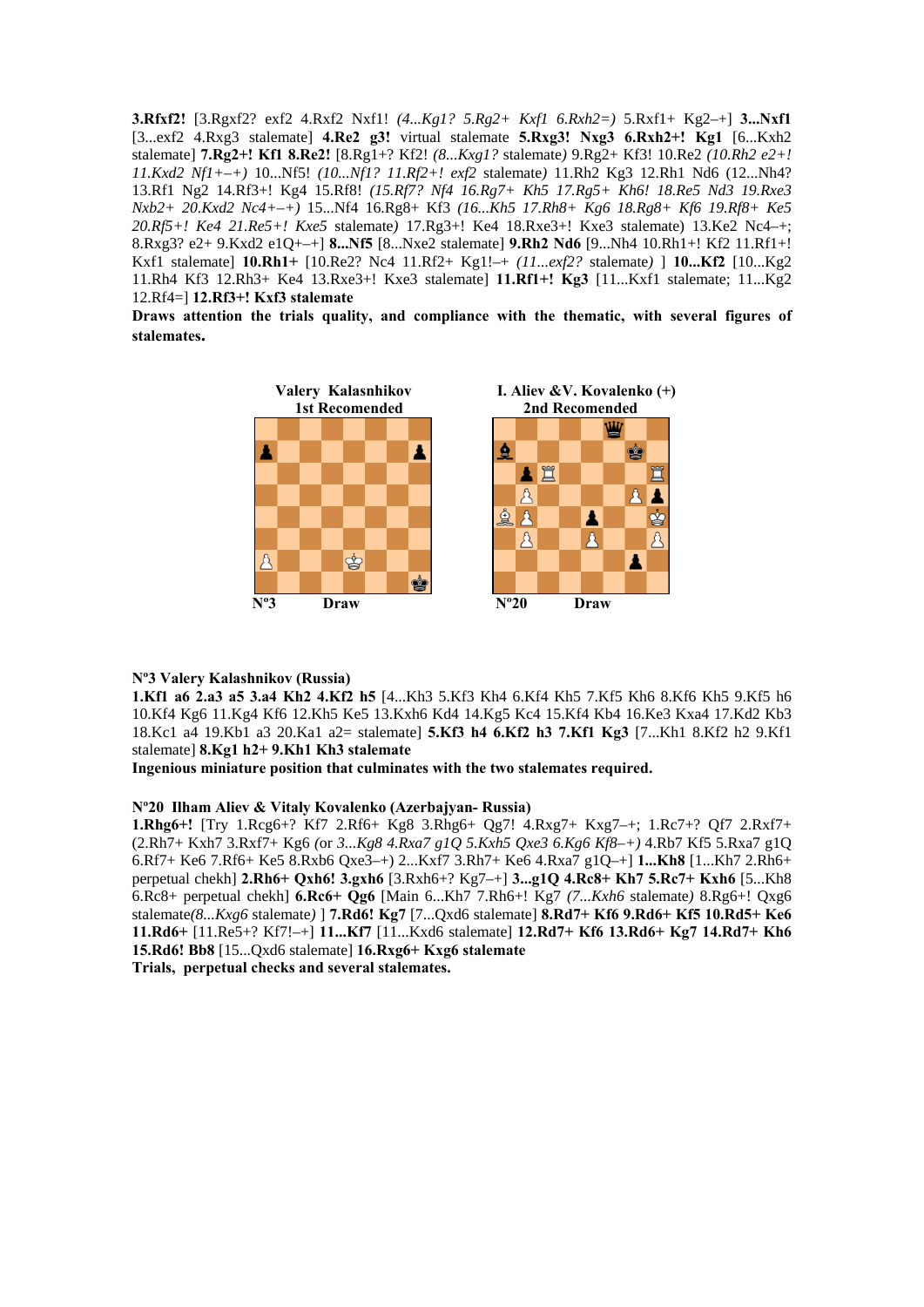

## **2nd INTERNATIONAL INTERNET TOURNAMENT UAPA– 2015**

# **Section A : Theme: Studies with two or more stalemates A.2. Stalemates in the Black (Win)**



## **Nº6 Pavel Arestov & Yuri Bazlov (Russia)**

**1.Bg4!** [1.Rxb2? d1Q 2.Ra2 Qxd5=] **1...b1Q 2.Rxd2 Qxb3** [2...Qc1 3.Re2+ Kxd5 4.Be6++-] **3.Kg7!**  [3.Kh7? Qc3 4.Be1 Qc7+ 5.Kg6 Qf4! 6.Be6 Qe3! 7.Rd1 Kf3! 8.Ba5 Qe4+ 9.Kf6 Qh4+ 10.Kg7 Qa4=] **3...Qc3+ 4.Rd4+ Ke5 5.d6 Qc7+ 6.d7!** [6.dxc7? stalemate] **6...Qd8! 7.Bh4! Qxh4 8.d8B!** [8.d8Q? Qh7+ /h6 9.Kxh7 stalemate] **8...Qf2** [8...Qh1 /c1 9.Bf6#] **9.Bc7+ Kxd4 10.Bb6+ Kd3 11.Bxf2+- An original study, containing the promotion of minor piece. Trials with stalemates, and with an active game of all pieces.** 

## **Nº13 Richard Becker (USA)**

**1.Nd3+** [1.Rg1+? Kf2! –+*(*Not *1...Ke2? 2.Na4!* +-*)* ] **1...Kf1 2.Rf2+!** [1st thematic try 2.Rxd2? a1Q 3.Kf3 b5! 4.b4 **a)** 4.Nf2 Ke1 5.Re2+ Kf1 6.Rd2 Ke1 7.Re2+ Kf1 8.Ng4 Qb1! (Not 8...Qc1? 9.Rf2+ Kg1 *(9...Ke1 10.Ne3* +-*)* 10.Rg2+ Kf1 11.Nh2+ Ke1 12.Rg1+ Kd2 13.Rxc1 +-) 9.Rf2+ Ke1! 10.Re2+ Kf1 11.Ne3+ Kg1 12.Rg2+ Kh1 =; **b)** 4.Rf2+ Kg1 5.Nf4 Kh1 6.Ne2 Qd1 =; 4...Kg1! 5.Nf2 *(5.Kg3 Qf1!*  transposes to 2nd thematic try*)* 5...Qf1! 6.Rd1 Kh2 7.Rxf1 stalemate] **2...Kg1 3.Rxd2 a1Q 4.Kh3!** [2nd thematic try 4.Kg3? Qf1! zz 5.b4 b5 zz 6.b3 Qb1! 7.Rg2+ Kf1 8.Rf2+ Kg1 9.Nf4 Qe1! *(*Not *9...Qxb3+? 10.Rf3 Qc4 11.Nh3+ Kh1 12.Nf2+ Kg1 13.Rd3 Kf1 14.Kf3 Qxb4 15.Rd1+ Qe1 16.Rxe1+ Kxe1 17.Ke3* +- *)* 10.Ne2+ Kh1 zz 11.Kf3 Qd1 =] **4...Qb1** [4...Qf1+ 5.Kg3 Qb1 *(5...b5 6.b4* transposes to main line*)*  6.Rg2+ Kf1 7.Rf2+ Kg1 8.Nf4 Qe1 9.Ne2+ Kh1 10.b4 b5 11.b3 transposes to main line; 4...Kf1 5.Kh2 +- ] **5.Rg2+** White plays to lose a tempo [5.b4? Qf1+ 6.Kg3 b5 etc.] **5...Kf1 6.Rf2+ Kg1 7.Rd2! b5** [7...Qa1 8.Rg2+ Kf1 9.Kh2 +-] **8.b4** [8.Kg3? b4 9.Rg2+ Kf1 10.Rf2+ Kg1 11.Nf4 Qe1 12.Ne2+ Kh1 zz 13.Kf3 Qd1 =] **8...Kf1 9.Kg3!** [Main 9.Kh2? Qc2! 10.Rxc2 stalemate] **9...Kg1 10.Rg2+ Kf1 11.Rf2+ Kg1 12.Nf4 Qe1 13.Ne2+ Kh1 14.b3!** zz **14...Qb1 15.Rh2#** 

**Notable positions of "zz", with exposure of stalemates and other trials, complete an original study, with significant artistic value.**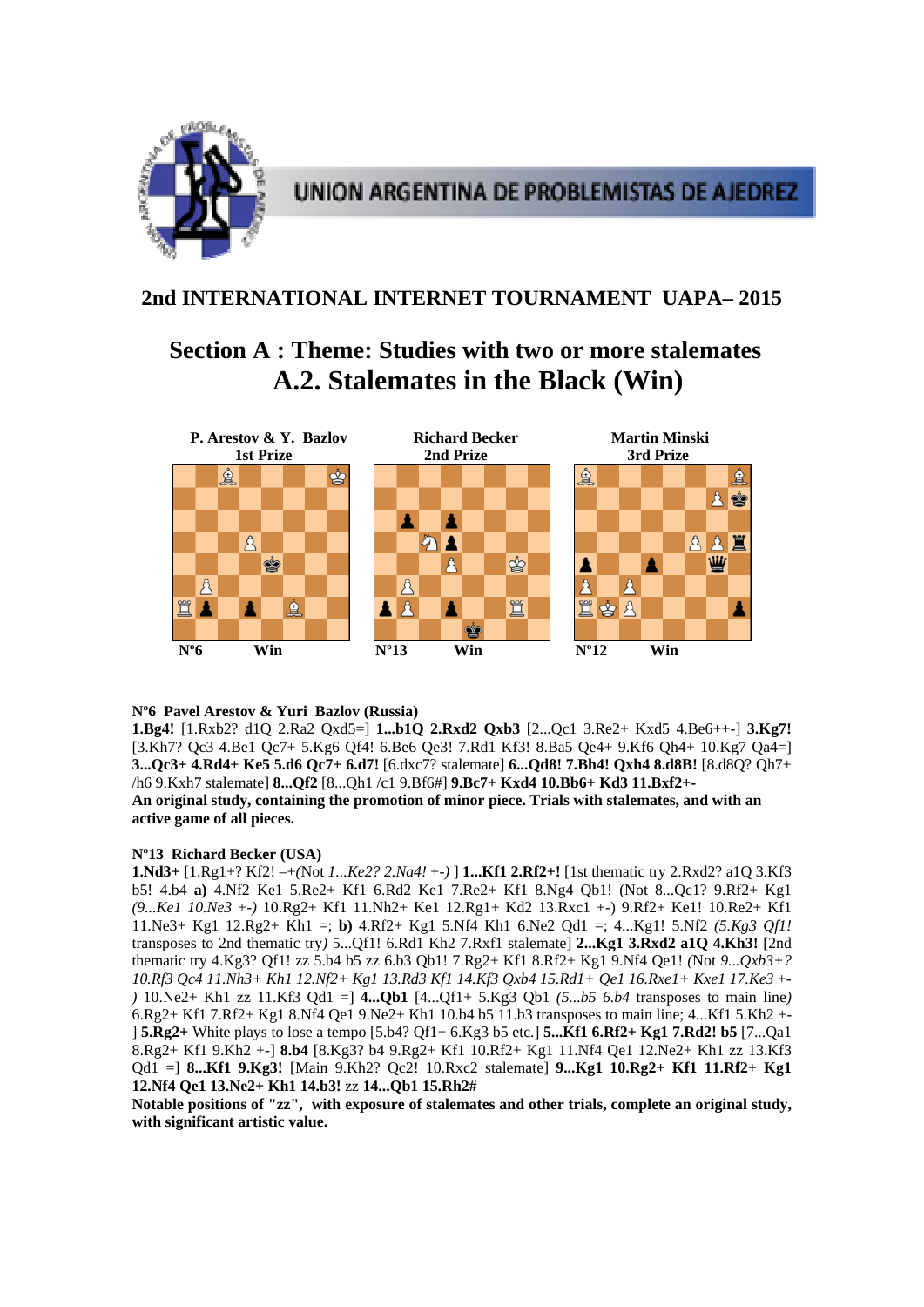### **Nº12 Martin Minski (Germany)**

**1.g6+ Qxg6!** [1...Kg8 2.Bd5#; 1...Kh6 2.g8Q+-] **2.fxg6+ Kg8 3.Ra1** position X [3.cxd4? h1Q 4.Bxh1 Rxh1=; 3.c4? h1Q 4.Bxh1 Rxh1 5.c5 d3 /Rc1=; 3.Bh1? Rb5+ 4.Kc1 dxc3=] **3...Rb5+ 4.Ka2 Rb2+!**  [4...h1Q 5.Rxh1 *(5.Bxh1? Rb2+! 6.Kxb2 dxc3+ 7.Ka2* stalemate*)* 5...dxc3 (5...Rb2+! 6.Ka1! *(6.Kxb2? dxc3+ 7.Ka2* stalemate*)* 6...dxc3 7.Bd5#) 6.Rb1! Rb2+ *(6...Rb7 7.Rb6* /Rb4+-*)* 7.Rxb2 cxb2 8.Bd5#] **5.Kxb2** position X without the bRh5 **5...dxc3+** [5...h1Q 6.c4! *(6.Rf1? Qb7+! 7.Ka2 Qb2+! 8.Kxb2 dxc3+ 9.Ka2* stalemate*)* 6...Qxa8 7.Rf1+-] **6.Ka2!** switchback [6.Kxc3? h1Q=] **6...h1Q** Phoenix **7.Rf1!** (threat 8. Rf8#) [7.Rxh1? stalemate; 7.Bxh1? stalemate] **7...Qf3!** [7...Qxa8 8.Rf8++-; 7...Qxf1 8.Bd5++-] **8.Rf2!**  zugzwang [8.Be4? Qf5! 9.Rf2 Qe6+ 10.Ka1 Qa2+! 11.Kxa2 stalemate; 8.Rxf3? stalemate; 8.Bxf3? stalemate] **8...Qf5! 9.Ka1!** [9.Bd5+? Qxd5+= with check!; 9.Be4? Qe6+ 10.Ka1 Qa2+! 11.Kxa2 stalemate] **9...Qf3 10.Bd5+ Qxd5 11.Rf8#** 

**A nice way to meet the requirements of the topic of this section. Variety of figures of stalemate, and appropriate trials.** 



#### **Nº5 Yuri Bazlov (Russia)**

**1.f7!** [1.fxg7? e2 2.Nd3 Qc4+ 3.Ke3 e1Q+ 4.Nxe1 Qc3+ 5.Nd3 Qxg7=] **1...e2 2.Ba5!** [2.Nd3? Qb4+! 3.Nxb4 e1Q+ 4.Kd5 Qxb4 5.Be6 Qb5+ /b3=; 2.Nf3+?! Qxf3+! 3.Kxf3 e1Q 4.Bb6+ Kh2 5.f8Q Qg3+! 6.Ke2 Qe5+! 7.Kd3 *(7.Be3 Kxh3! 8.Qf3+ Kh4=)* 7...Qd5+! 8.Ke3 Qe5+ 9.Kf3 Qg3+ 10.Ke2 Qe5+ 11.Kd3 Qd5+ 12.Kc3 Qf3+! 13.Qxf3 Stalemate] **2...Qa4+ 3.Ke3!** I [3.Kd3? Qd1+ 4.Kc4 Qa4+=] **3...Qxa5** [II 3...Qa3+! 4.Kxe2! *(4.Nd3? Qxa5 5.f8Q e1Q+ 6.Nxe1 Qxe1+=; 4.Kf4? Kh2! 5.Bd7 Qc1+=; 4.Kd4? Qxa5=)* 4...Qxa5! 5.Nf3+! (Thematic Try: 5.f8Q? Qxe5+ 6.Kf3 Qd5+! *(6...Qh5+ 7.Bg4! Qxg6 8.Qc5++-)* 7.Kf4 Qd4+! 8.Kg5 Qe3+ 9.Kg4 Qe4+! 10.Kh5 Qe5+ And here it is already impossible, as in the first option, *(10...Qe2+? 11.Bg4 Qh2+ 12.Kg5 Qd2+ 13.Kh4 Qh2+ 14.Bh3 Qf2+ 15.Qxf2+ Kxf2 16.Kg5+-)* 11.Qf5 *(11.Bf5 Kf2=)* 11...Qxf5+ 12.Bxf5 Kf2 13.Bd3 Ke3 14.Kg5 Kd4 15.Kf5 Kd5 16.Bb5 Kd6 17.Bc6 Ke7 18.Ke5 Kf8 19.Ke6 Kg8 20.Ke7 Kh8 21.Ke8 Kg8 22.Bd5+ Kh8 23.Ke7= stalemate in the top corner of a chessboard.. Thematic tries in the first and second versions of the decision traded places.) 5...Kh1 6.f8Q! *(6.Bg2+? Kxg2 7.f8Q Qa2+ 8.Kd3 Qf2 9.Ke4 Qe2+ 10.Kd5 Qd3+=)* 6...Qb5+ 7.Kf2! Qf1+! (7...Qc5+! 8.Kg3 *(8.Qxc5* stalemate*)* 8...Qd6+ 9.Ne5! *(9.Qf4 Qxf4+ 10.Kxf4* stalemate*)*  9...Qxf8 10.Bg2+ Kg1 11.Nf3++-) 8.Kg3! Qxh3+! (8...Qf2+ 9.Kg4! *(9.Kf4? Qg3+ 10.Ke4 Qf4+ 11.Qxf4*  stalemate*)* 9...Qg3+! 10.Kh5 Qxg6+ 11.Kh4!+-) 9.Kf2 (f4) 9...Qg3+! 10.Ke3! Qxg6 *(10...Qf2+ 11.Ke4 Qc2+ 12.Kf4 Qxg6 13.Qa8+-)* 11.Qc5! *(11.Qd8? Qe6+ 12.Kf2 Qa2+ 13.Kg3 Qg2+ 14.Kf4 Qf2!=; 11.Qc8?* /a8 *11...Qb6+=)* 11...Qe6+ 12.Kf4! *(12.Kf2? Qa2+ 13.Kg3 Qg2+ 14.Kf4 g5+=)* 12...Qf6+ 13.Kg3 Other continuations conduct to loss of time that is inadmissible in studies on the win. 13...Qg6+ 14.Kf2 Qg2+ 15.Ke3! Qg3! 16.Qc2! Qd6 17.Qb2! Qc5+ 18.Ke2 Qh5! *(18...Kg2 19.Qxg7+ Kh3 20.Qh7+*  /h8 *20...Kg4 21.Qh4++-)* 19.Kf2! Qc5+ 20.Kg3 Qc7+ (d6) 21.Ne5!+-] **4.Nf3+ Kh1 5.f8Q! e1Q+ 6.Nxe1 Qxe1+ 7.Kf3! Qd1+ 8.Kf4! Qd4+ 9.Kg5! Qe3+ 10.Kg4** [10.Kh4? Qf2+ 11.Qxf2 Stalemate] **10...Qe4+!**  [10...Qg1+ 11.Kh5!=] **11.Kg3!** [Thematic Try: 11.Kh5? Qe2+! *(11...Qe5+? 12.Qf5! Qxf5+ 13.Bxf5 Kg2 14.Kg4* The black king doesnt manage to come to the rescue of the pawn of g7*)* 12.Bg4 Qh2+ 13.Kg5 Qd2+ 14.Kh4 *(*If *14.Qf4 Qd8+! 15.Kh5 Qh8+ 16.Kg5 Qd8+* With perpetual check.*)* 14...Qf2+ 15.Qxf2 Stalemate in a bottom corner of a chessboard.] **11...Qxg6+** [11...Qe1+ 12.Qf2! Qe5+ 13.Qf4!+-] **12.Bg4! Qd3+ 13.Bf3+ Kg1 14.Qc5+-** 

**Notable stalemate in the upper corner of the board. Black king does a marathon run by going from the g1 square to h8. Conceptually you can program the way of victory, but the surprise is, that it is achieved univocally!. Completed with the other stalemates, the study is of nonstandard nature, and that surely demanded a meticulous research to achieve its construction.**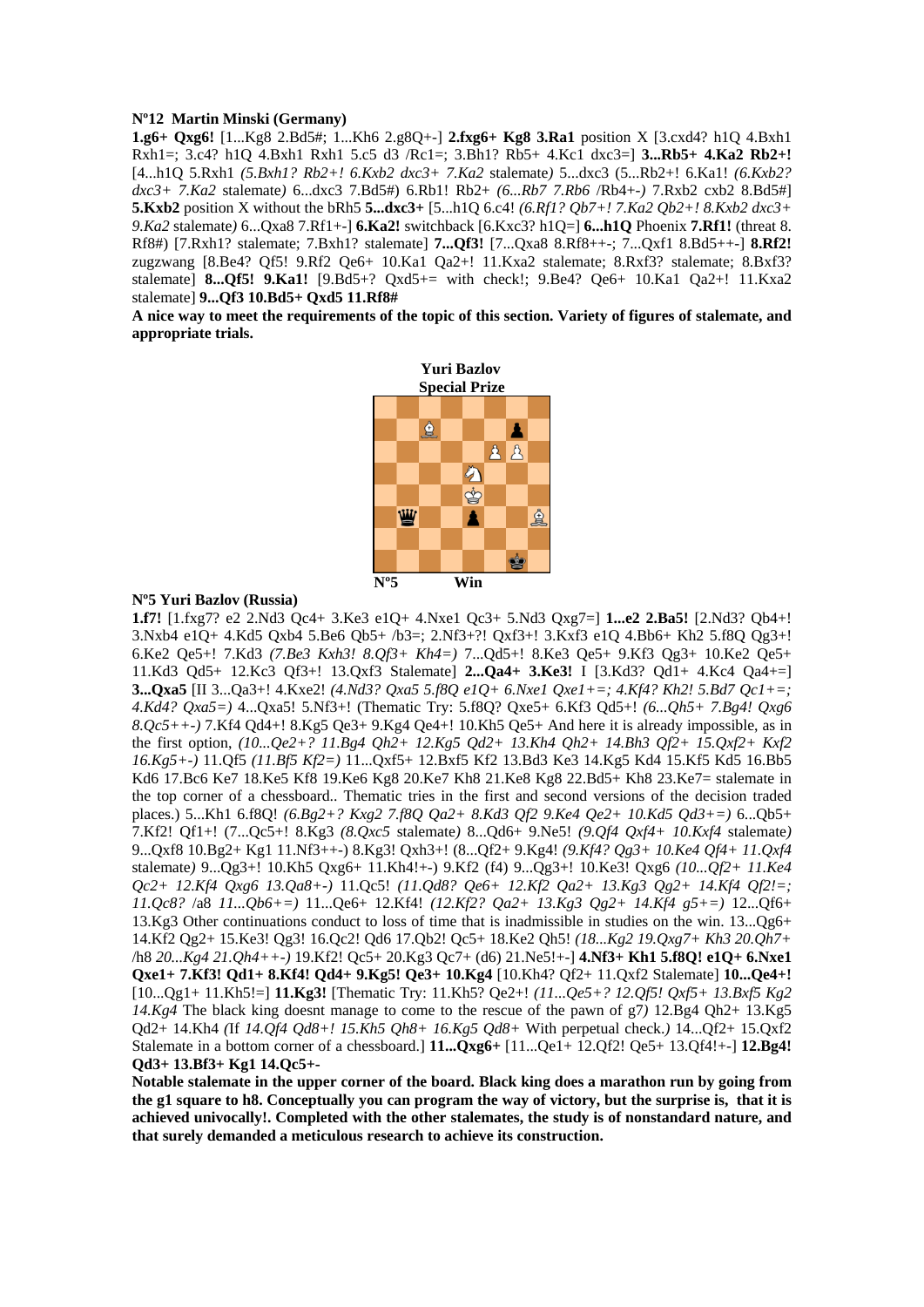

**The authors of studies: No. 2 No. 11 and No. 1, have developed the theme of this section (elimination of the threat of stalemate in the black counterplay) culminating the main sequence in matte. Fans of resolution weighted this work.** 

## **Nº2 Vladislav Tarasiuk (Ukraine)**

**1.Nf6+!** [1.Bd2? Rxe5 2.Nf6+ Kh8 3.Bh6 Re7 4.Bf8 Rc7=] **1...Kh8 2.Bh6!** [2.Bd2? Rxe5 3.Kf7 *(3.Bh6 Re7=)* 3...Re2! 4.Bh6 Rg2!=] **2...Rg1+ 3.Kf5** [3.Kf7? Bxe5=] **3...Rf1+ 4.Ke6 Bxe5 5.Kxe5 Rf5+ 6.Ke6**  [6.Kxf5? stalemate 1] **6...Re5+ 7.Kf7** [7.Kxe5? stalemate; 7.Kd7? Re7+ 8.Kd8 Rc7 9.Kxc7 stalemate; 7.Kd6? Re6+ 8.Kc5 Rxc6+ 9.Kxc6= stalemate] **7...Re7+ 8.Kg6** [8.Kxe7? stalemate] **8...Rc7 9.Bf8 Re7**  [9...Rf7 10.Nd7 *(10.Kxf7?* stalemate*)* 10...Rf6+ 11.Kxf6+- *(11.Nxf6?* stalemate*)* ] **10.Nd7** [10.Bxe7? stalemate] **10...Re6+ 11.Kf7 Rxc6 12.Bg7+ Kh7 13.Nf8#** 

#### **Nº 11) Arpad Rusz (Rumania)**

**1.d5** [1.Kd2? Nb4 *(1...Nxd4? 2.Nb5++-)* 2.Rg3 *(2.Nb5+ Ka4=)* 2...Rxd4+=] **1...Kb4** [1...Nb4 2.Rd4 Kb3 3.Kd2+-; 1...Ne5 2.Rd4 Kb3 3.Ne4+-] **2.dxc6!** [2.Na2+? Kc4 3.dxc6 Kxd3=] **2...Rxd3 3.Na2+ Ka3!**  Switchback **4.c7 Rd4!** [4...Kxa2 5.Kc2!+- *(5.c8Q? Rc3+ 6.Qxc3* stalemate*)* ] **5.c8R!** Phoenix [5.c8Q? Rc4+! 6.Qxc4 stalemate] **5...Rh4** [5...Kxa2 6.Kc2 Ka3 7.Kc3+-] **6.Kc2! Rxh3 7.Ra8#** 

### **Nº1 Pavel Arestov (Russia)**

**1.Nb2+! Ka3** [1...Kb4 2.Nxd3+ Kc3 3.Nxe1 c1Q 4.e8Q+-] **2.Nxd3 Re6+! 3.Ka5** [3.Kc5? c1Q+ 4.Nxc1 Rxe7=] **3...c1Q** [3...Rxe7 4.Bd6+; 3...Ka2 4.Nxc2 Rxe7 5.Kb4 a5+ 6.Kc3 Re8 7.Bg1 Rc8+ 8.Bc5+-] **4.Nxc1 Re5+** [4...Rxe7 5.Bd6+ Kb2 6.Bxe7] **5.Kxa6** [5.Bxe5? stalemate; 5.Kb6? Re6+ 6.Ka5 Re5+=] **5...Rxe7 6.Bd6+ Ka4 7.Nd3** [7.Bxe7 stalemate] **7...Re2** [7...Re6 8.Nb2#] **8.Nb3** [8.Nc5+? =Kb4] **8...Ra2**  [8...Kxb3 9.Nc1+; 8...Rc2 9.Nd4 Rg2 similar a solution] **9.Nd4!** [9.Nbc5+? Ka3 10.Kb5 Rg2!=] **9...Rg2 10.Kb6 Rf2** [10...Rd2 11.Nc5+ Ka3 12.Ne4+] **11.Nc5+** [11.Nxf2 stalemate; 11.Ka6 Rg2 12.Kb6 loss of time] **11...Kb4 12.Ne4+** [12.Nd3+? Ka4 13.Nc5+ loss of time] **12...Ka4** [12...Kc4 13.Nxf2] **13.Nc3#**   $[13. Nxf2$ ? stalemate;  $13. Ka6 Rf6 14. Nc3#$  loss of time;  $13. Ne2 Rg2 14. Nd4$  loss of time



## **Miniatures**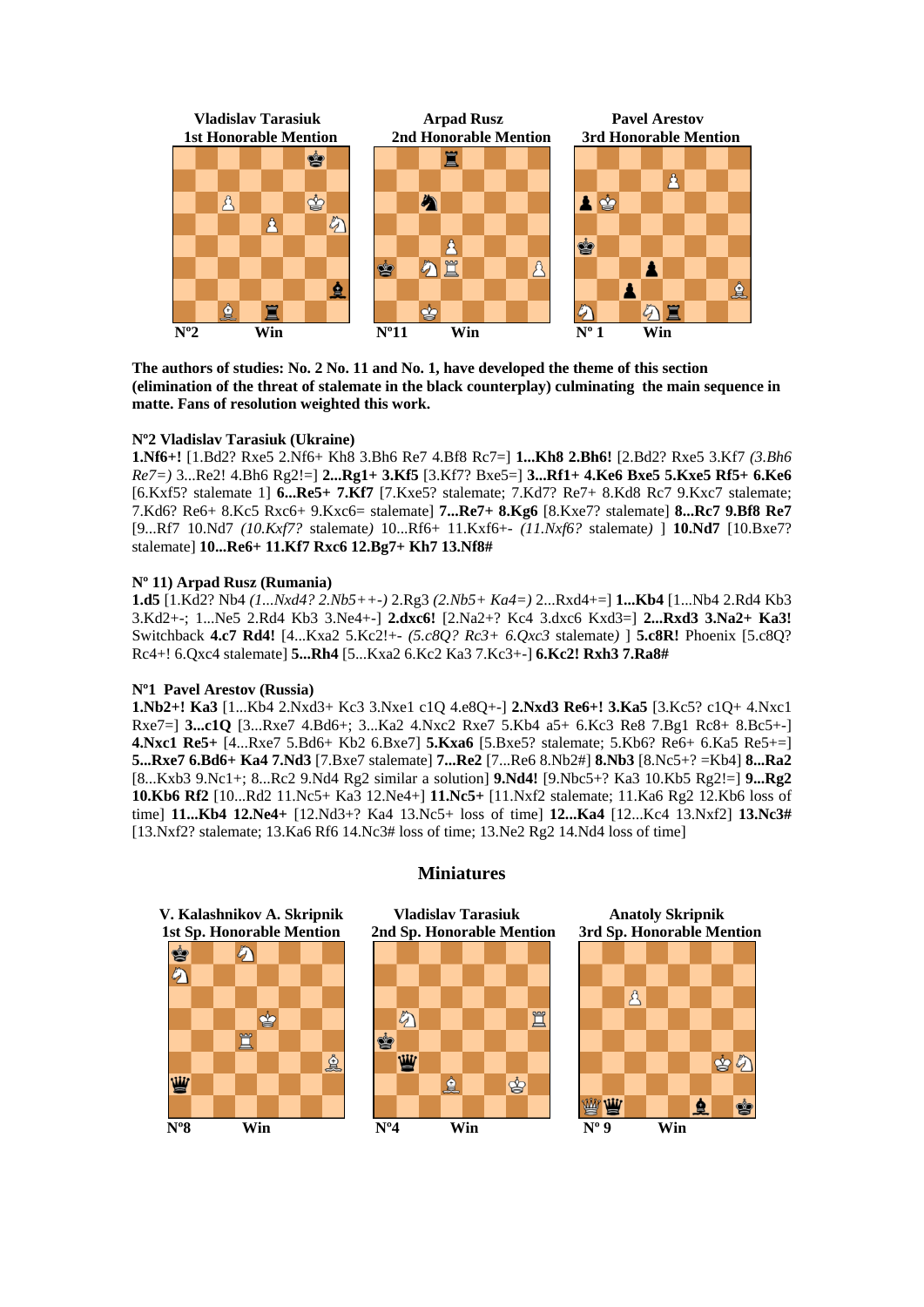**In a miniature configuration, authors present the thematic stalemates. Good intention, which achieved the goal, and deserves exposure in this palm.** 

#### **Nº8 Valery Kalashnikov & Anatoly Skripnik (Russia)**

**1.Nb5** ! [1.Be6 ? 1...Qh2+ =] **1...Qe2+** [1...Qh2+ 2.Kd5 Qh1+ 3.Re4 ! (3.Kc5 ? 3...Qxh3 4.Ra4+ Kb8 5.Nc6+ Kc8 6.Nd6+ Kd7 *(6...Kc7* ? *7.Ra7#)* 7.Ra7+ Ke6 8.Re7+ Kf6 =) 3...Qxh3 4.Ra4+ Kb8 5.Nc6+ Kb7 6.Nd6+ Kb6 7.Nc4+ Kb7 8.Ra7+ +\_] **2.Kd6 Qxb5 3.Bg2+ Ka7 4.Nc6+ Ka6** [4...Kb6 5.Rb4 +-] **5.Be4** ! [5.Bf3 ? 5...Qb2 =] **5...Qb2** [5...Qb6 6.Ra4+ Kb7 7.Rb4 Kc8 8.Bf5+ +-*(*but no *8.Rxb6* stalemate=*)*  ; 5...Qb4+ 6.Nxb4+ +\_*(*but no *6.Rxb4* stalemate=*)* ] **6.Bd3+ Kb7 7.Rb4+ Ka8 8.Ra4+** [8.Rxb2 ? stalemate=] **8...Kb7 9.Ba6+** [9.Na5+ Kc8 10.Rc4+ Kd8 11.Nc6+ Ke8 12.Re4+ Kf8 =] **9...Kb6** [9...Ka8 10.Bc8#] **10.Rb4+ Kxa6** [10...Qxb4+ 11.Nxb4 Ka5 12.Kc5 +-] **11.Nb8+** [11.Rxb2 ? stalemate] **11...Ka5 12.Rxb2** +\_

### **Nº 4 Vladislav Tarasiuk (Ukraine)**

**1.Nc3+! Ka3 2.Ra5+ Kb2 3.Rb5 Ka1 4.Kh1!** [4.Rxb3? stalemate 1; 4.Kh2? Qb4! 5.Rxb4= stalemate 2] **4...Qb4 5.Bf4** [5.Rxb4 stalemate 3] **5...Qb3** [5...Qxf4 6.Rb1#] **6.Be5+-** 

#### **Nº 9 Anatoly Skripnik (Russia)**

**1.Nf2+** [1.Qxb1 ?stalemate] **1...Kg1 2.Qd4** ! [2.Qxb1 ? stalemate; try 2.Qa7 ? 2...Qa1 ? (but 2...Qe1 3.Qd4 Ba6 4.Qd1 Bf1 5.Qd4 *(5.Qxe1* stalemate=*)* 5...Ba6 position draw= 6.Qc5 Kf1 =) 3.Nh3+ *(3.Qxa1* ? stalemate*)* 3...Kh1 4.Qg1# *(4.Qxa1* ?stalemate*)* ] **2...Qb8+** [2...Qe1 3.c7 Ba6 4.c8Q Bxc8 5.Kf3 ! 5...Bb7+ 6.Ne4+ Kh1 7.Qh8+ +-] **3.Kh4 Kg2** [3...Qh2+ 4.Nh3+ +-] **4.Ng4 Qg3+ 5.Kg5** [5.Kh5 ? 5...Be2 =] **5...Be2** [5...Kh3 6.Qh8+ +-] **6.Qf4 Bb5** [6...Kh3 7.Qxg3+ +-] **7.Qe4+** [7.Qxg3+ ? 7...Kxg3 8.c7 Ba6 9.Ne5 Kf2 10.Nd7 Ke3 ! *(10...Bc8 11.Nb6 Bb7 12.Nc4)* 11.Nc5 Bc8 12.Kf6 Kd4 =; 7.c7 ? 7...Ba6 8.Qe4+ Kf1 =] **7...Qf3** [7...Kh3 8.Qh1+ Qh2 9.Qxh2#] **8.Qc2+** [8.Ne3+ Kf2 9.Ng4+ Kg2 loss time] **8...Kg3**  [8...Qe2 9.Qxe2+ +-; 8...Be2 9.Qf5 Qg3 10.Qf4 Bxg4 11.Qxg4 Kh1 12.Kf5+-] **9.Qh2#** 



#### **Nº14) Martin Minski (Germany)**

**A)** Rook pursuit **1.Rc4!** [1.Rxa6? stalemate; thematic try: 1.Rb4? Rb6! *(1...Ra4? 2.Rb1 Rb4 3.Re1 Rb1 4.Be5!+-)* 2.Rc4 *(2.cxb6* stalemate*)* 2...Rb4! 3.Rc1 Rb1! 4.Rxb1 stalemate] **1...Ra4** [1...Rf6+ 2.Ke2!+-] **2.Rc1 Rc4 3.Re1 Rc1 4.Be5! Rxe1+ 5.Kxe1 Kg2 6.Bxh2+-** 

**B) 1.Rb4! (**1.Rxa6? stalemate) **Thematic try:** 1.Rc4? Ra4! 2.Rc1 Rc4! 3.Re1 Rc2! (3…Rc1? 4.Be5!+-) 4.Bc3! Rg2! (4…Rxa2? 5.d4! e.g. 5…Rg2 6.Ra1 a2 7.d5 Rc2 8.dxc6 Rc1+ 9.Ke2! Rxa1 10.c7! Re1+ 11.Kxe1+-) 5.d4 (5.Be5 Rxa2 6.Bc3 Rg2=) 5…Rg1+ 6.Kf2 Rxe1 7.Bxe1 stalemate **1…Ra4 (**1…Rb6? 2.cxb6!+- no stalemate) (1…Ra8 /Ra7 2.Be5+-) **2.Rb1 Rb4 3.Re1 Rb1 (**3…Rb2? 4.Bxb2+-) **4.Be5! Rxe1+ 5.Kxe1 Kg2 6.Bxh2+-** 

**With remarkable ingenuity, or the product of a "discovery" in the "hard work" of analyses and research. The author presents a nice twin, fulfilling the thematic requirement.**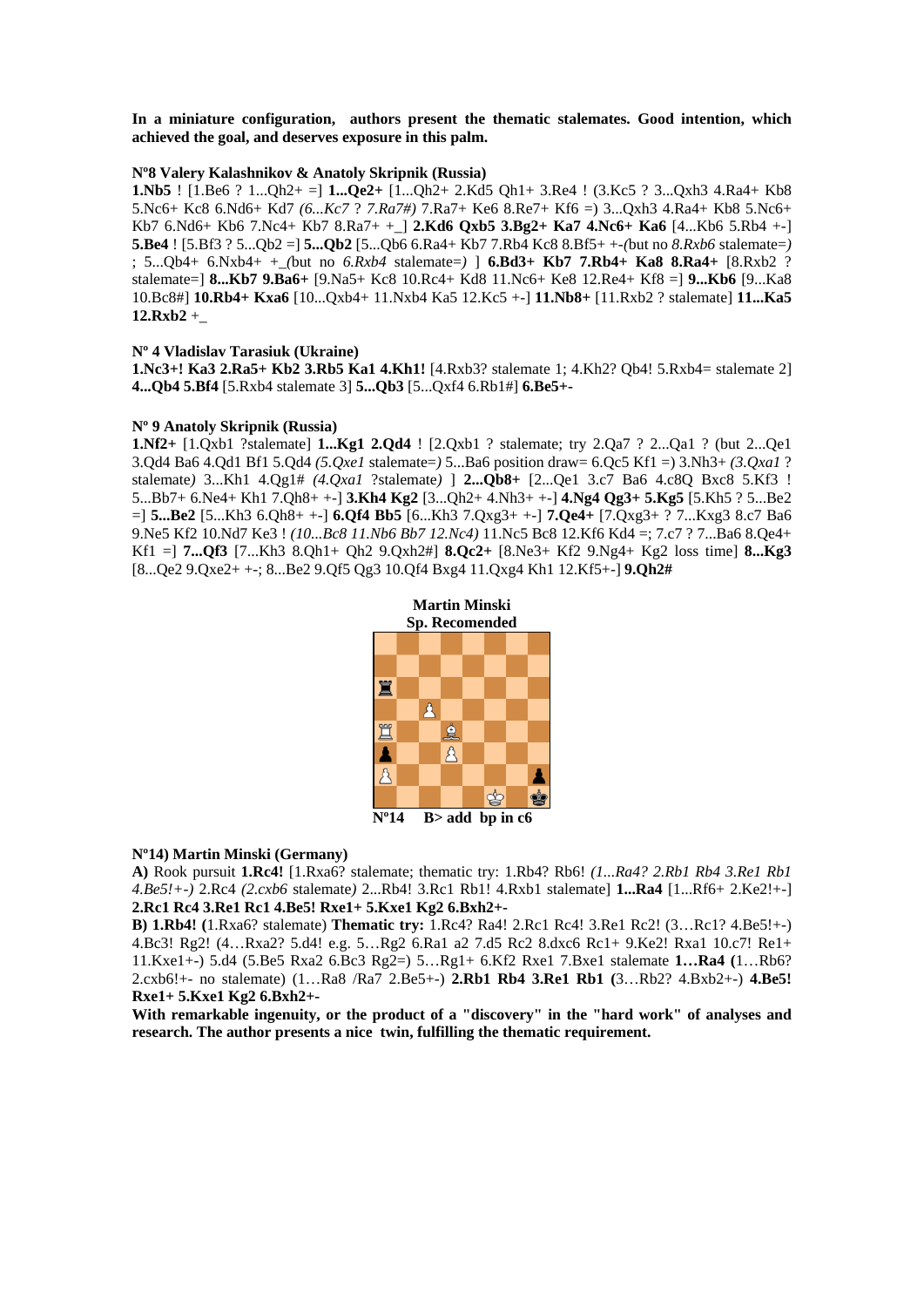

## **2nd INTERNATIONAL INTERNET TOURNAMENT UAPA– 2015 Section B - Free Theme B.1. STUDIES – WIN**



## **Nº15 Sergyi Didukh (Ukraine)**

**1.h5 Nf4!** [1...Ne7 2.Rxe5+ Kd7 3.Nb6+ Kd6 4.Bd4 Rh7 5.Rxg5 win.] **2.Rxe5+** [2.gxf4? Bxh5+ 3.Kxh5 Kxf5] **2...Kf6 3.gxf4** [3.Bd4? Bxh5#!] **3...gxf4+** [3...Bxc4 4.Bd4 gxf4+ 5.Rg5!+-] **4.Kh4!** [4.Kxf4? Bxc4 5.Rc5 Rh7 6.Rxc4 Rxh5=] **4...Be6!** [4...Bxc4 5.Rc5! Be6 6.Bd4+-; or 4...Rg2 5.Bd4 Rh2+ 6.Kg4 Be6+ 7.Kxf4 e.g..Rh4+ 8.Ke3 Bxc4 9.Re4+ Kg5 10.Bf6+-] **5.Bd4 Rg4+ 6.Kh3 Rg5+** [6...Rg3+ 7.Kh2 Rh3+ *(7...Bxc4 8.Rc5+-)* 8.Kg1 Rd3 *(8...Bxc4 9.Re3+-)* 9.Rd5+ Ke7 10.Bc5+-!] **7.Rf5+!** [7.Kh2? Rxe5 8.Nxe5 Kg5=] **7...Kxf5** [7...Ke7 8.Bf6+-] **8.Nd6# Ideal matte**

**Culmination with matte in the center of the board, classical thematic, with examples in G. Kasparian´s book. A certainly pleasant study for fans of the resolution.** 

## **Nº20 Pavel Arestov & Anatoly Skripnik (Russia)**

**1...Rd4+!?** [1...Kb1 2.Qh7! a1Q 3.Qxe4+ Kb2 4.Qxe5++-; 1...Kb2 2.Qh2++-] **2.Kc2!** [2.Ke2? Nb5 3.Nxa2 Kxa2=] **2...Nb5 3.Nce2!** [3.Ncd3? Na3+ 4.Kd2 Nb1+ 5.Ke2 Nc3+ 6.Kd2 Nb1+ 7.Ke2 Nc3+=] **3...Na3+ 4.Kc1 Rd1+!** [4...Rd7 5.Qb6+-] **5.Kxd1 Kb2** [5...Kb1 6.Nd5 a1Q 7.Qc1++-] **6.Nd3+** [6.Nc1? a1Q 7.Qh2+ Kb1 8.Qh7+ Kb2= positional draw] **6...Nxd3 7.Qd2+ Nc2 8.Qxc2+ Ka3 9.Nc3!** [9.Nc1? a1Q 10.Qxd3 Qd4! 11.Qxd4 stalemate] **9...Nb2+** [9...bxc3 10.Qxc3+-; 9...a1Q+ 10.Nb1++-] **10.Kd2!**  [10.Kc1? a1Q+ /bxc =] **10...a1Q 11.Nb1+ Ka2 12.Kc1+-** zz, win

**Culminating in a notable position of "zuzgwang", White avoids stalemates and the positional draw in Black´s counterplay.**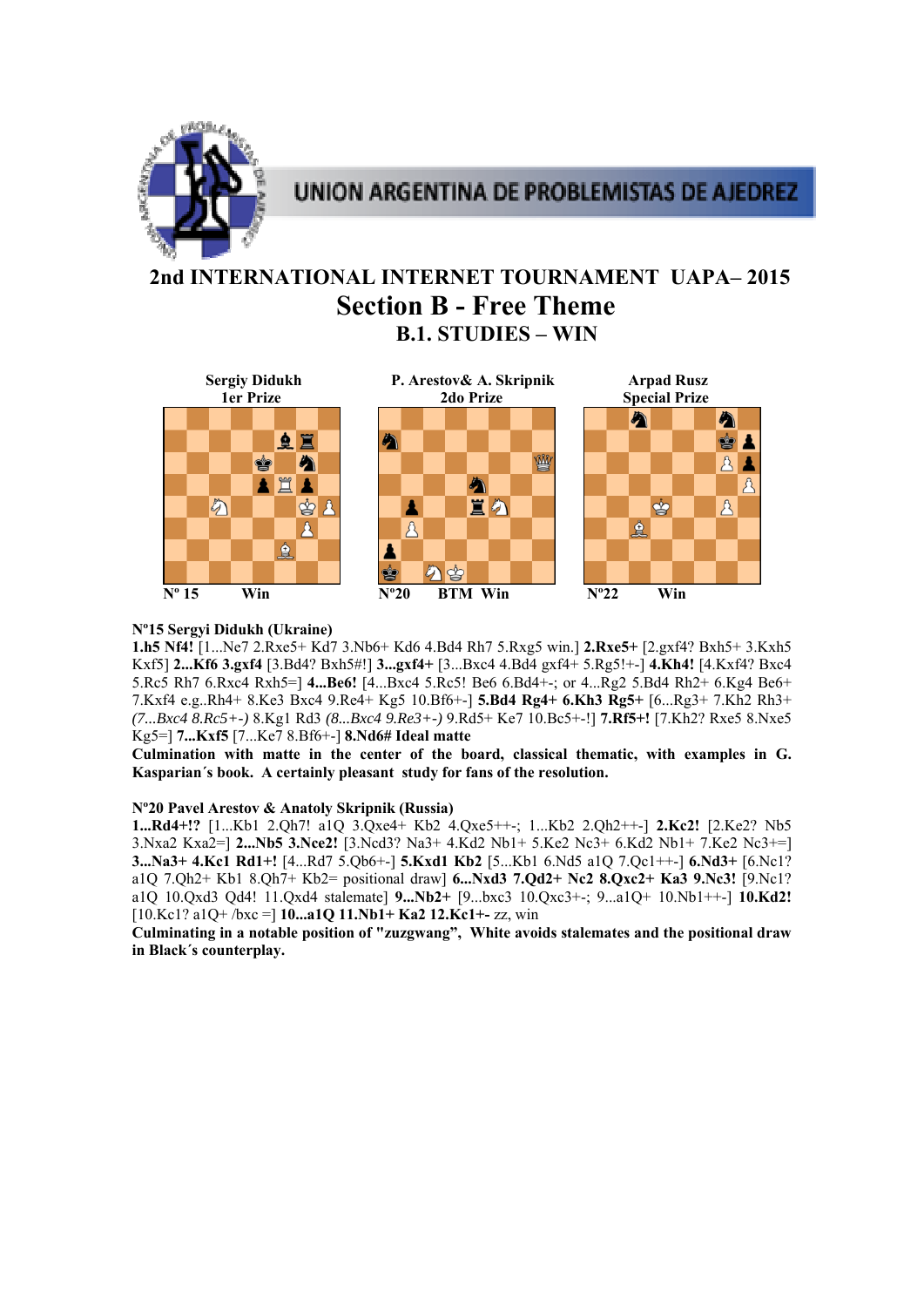### **Nº22 Árpád Rusz (Rumania)**

**1.Kc5+!** [1.Kd5+? Nf6+ 2.Ke6 hxg6 3.Bxf6+ Kh7 4.Bd4 gxh5 5.gxh5 Kg8 6.Kd7! catching the N 6...Kf7! 7.Kxc8 Ke6 8.Bg7 Kf5 9.Bxh6 Kg4!=] **1...Nf6 2.gxh7 Kh8!!** Triangulation [2...Kxh7 3.Bxf6 Kg8 4.Bd4 Ne7 5.Be3 Kg7 6.Kd6 Ng6 *(6...Ng8 7.Ke6+-)* 7.hxg6 Kxg6 8.Ke5 h5 9.g5+-] **3.Bxf6+**  [3.Kb4? Kxh7 *(3...Nd6? 4.Bxf6+ Kxh7 5.Bd4+-)* 4.Bxf6 Kg8=; 3.Kc6? Ne7+ 4.Kd6 Ned5=; 3.Be5?! Kg7 waste of time] **3...Kxh7** cyclic zugzwan g - WTM. White needs to reach to same position but with BTM. The cycle to achieve this is 36 moves long!! That is a record. Surprisingly, this manoeuvre is almost free of duals (except time wasting duals, the only time when there is an alternative way for a few moves is at move 6 but that also leads to the main line some moves later). **4.Bd4 Ne7 5.Kd6 Ng6!** Position A [5...Nc8+ 6.Kd7+- catching the N; 5...Ng8 6.Ke6+- zugzwang] **6.Be5** [minor dual 6.Be3 Nh4 7.Ke5 Nf3+ 8.Ke4 Ne1 9.Bd2 Nc2 10.Kd3 Na3 11.Bf4 Nb5 12.Kc4 Na3+ 13.Kb4 Nc2+ 14.Kc3 Ne1 15.Kd2 etc. as in the main line; 6.hxg6+? Kxg6 7.Be3 h5=] **6...Nh4 7.Kd5 Nf3 8.Bf4 Ne1 9.Kc4 Kg7 10.Kd4! Kh7 11.Kc3 Ng2 12.Bd2 Nh4 13.Kd3 Nf3 14.Bf4 Ne1+ 15.Kd2 Nf3+ 16.Ke3 Ne1** Position B **17.Bg3 Nc2+ 18.Kd3 Nb4+ 19.Kc4 Nc6 20.Kc5 Na5 21.Bf4 Kg7 22.Kb6 Nc4+ 23.Kb5 Na3+ 24.Kb4 Nc2+ 25.Kc3 Ne1 26.Kd2 Nf3+ 27.Ke3 Ne1** Position B' **28.Be5+ Kg8 29.Bc3 Nc2+ 30.Kd3 Na3 31.Be5 Kf7 32.Bf4 Kg7 33.Kc3 Kh7 34.Be5 Nb1+ 35.Kc2 Na3+ 36.Kb3 Nb5 37.Kb4 Na7 38.Kc5 Nc8 39.Bf6** cyclic zugzwang - BTM **39...Kg8 40.Bd4! Ne7 41.Be3 Kh7** [41...Kg7 42.Kd6 Ng8 43.Ke6+-] **42.Kd6 Ng6!**  Position A' [42...Nc8+ 43.Kd7+-] **43.hxg6+ Kxg6 44.Ke5 h5 45.g5** This analysis uses the term "Cyclic Zugzwang" which is the generalization of the common 3-move (or 5 ply) long triangulation to pass the move to the weaker side. If the stronger side is to move in a "cyclic zugzwang" position, it wins more slowly than with the other side to move, and in order to win, the stronger side can be forced to visit the same position but with the other side to move. The key position for this study was discovered by John Bryant (see https://www.youtube.com/watch?v=2h\_b0puS8Vk). I conjectured that this position is a genuine cyclic zugzwang (not only the shortest path but all paths to win must go through the BTM position) and that later was proved to be true by some specially modified Freezer and FinalGen softwares. **Due the "special characteristics" of the theme, that are explained in the presentation of the solution, is convincing to include this study in this section´s honor palm.** 









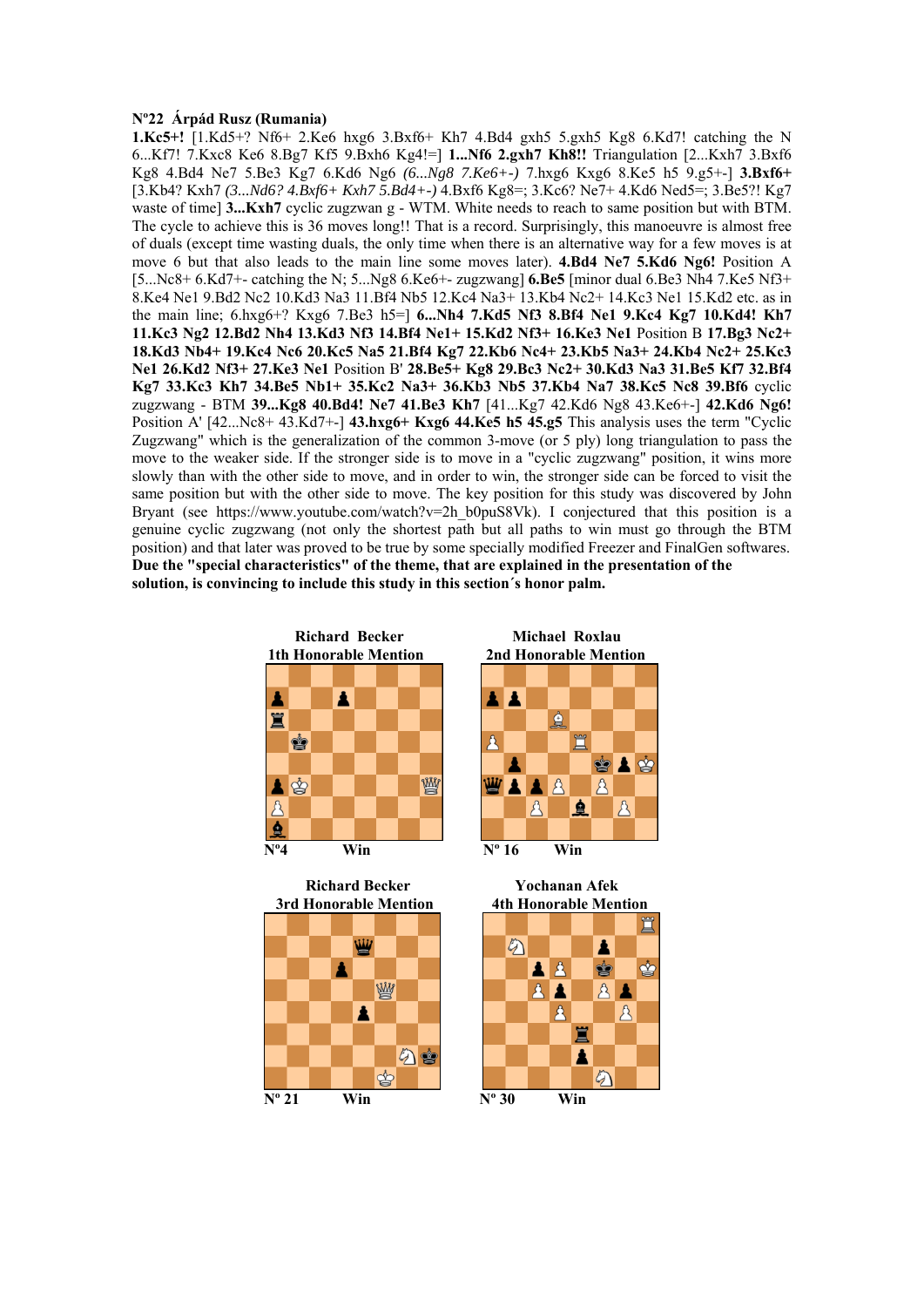#### **Nº4 Richard Becker (USA)**

**1.Qd3+!** [1.Qf5+? Kc6!=; 1.Qxd7+? Rc6 2.Qb7+ Kc5! 3.Qxa7+ Rb6+=; 1.Qf1+? Kb6 2.Qxa1 Kb7! *(2...Kc7? 3.Qe5+ Kb7 4.Qd5+ Kc7 5.Qa8 Rb6+ 6.Ka4! Ra6+ 7.Kb5 Rb6+ 8.Ka5 Rb7 9.Ka4!+-)* 3.Qh1+ *(3.Qd4 Rb6+=)* 3...Rc6 4.Qd5 Kc7 fortress draw] **1...Ka5 2.Qd5+** [2.Qxd7? Rb6+=] **2...Kb6 3.Qxd7**  [3.Qd6+? Kb7 4.Qxd7+ Kb8!=] **3...Kc5** [3...Ra5 4.Qd8+ Kb5 *(4...Ka6 5.Qc7 Rb5+ 6.Ka4+-)* 5.Qg5+ .Ka6 6.Qh6+ Kb5 7.Qh1+-] **4.Qf5+** [4.Qc7+? Rc6 5.Qa5+ *(5.Qxa7+ Rb6+=)* 5...Kd6 6.Qxa3+ Rc5=] **4...Kb6 5.Qc8! Bf6** [5...Kb5 6.Qb7+ Rb6 7.Qd5+ Ka6+ 8.Kxa3 Rb5 9.Qc6+ Ka5 10.Qc7+ Rb6 *(10...Ka6 11.Ka4+-)* 11.Qxa7++-] **6.Qd7! Kc5 7.Qf5+** [7.Qc7+? Rc6=] **7...Kd4 8.Qf4+ Kc5 9.Qc4+ Kb6 10.Qc8! Bb2 11.Kb4** wins

**Precise play, with the aim of avoiding equality in a Rook and pawn vs Q ending, combined with interesting complementary sequences.** 

#### **Nº16 Michael Roxlau (Germany)**

**1.Kh5!** [1.fxg4? Bxg4 2.d4!? Bh3!! 3.Kxh3 Qa4–+; 1.Rxe2+ Kf5 2.fxg4+ Kg6=] **1...Qc1!** [1...Qxa5 2.Rxa5++- z.B. 2...Ke3 3.Re5+ Kf2 4.Bc5+ Kf1 5.cxb3 gxf3 6.gxf3 Bxf3+ 7.Kg5 a5 8.Kf4 Bd1 9.Be3 Bxb3 10.Rxa5 Bc2 11.Bd4 Ke2 12.Rb5 Bxd3 13.Rxb4; 1...Qa4 2.Kg6 Kg3 3.Rxe2+ Kh4 4.Re1 /Te7 together with #] **2.Kg6!** takes the sK escape the field f5 **2...Kg3 3.Rxe2+ Kh4 4.Re5 Kg3!** [4...Qf4 5.Rh5+ Kg3 6.Bxf4+ Kxf4 7.cxb3+-] **5.Re1+ Kxg2 6.Rxc1 b2 7.Rb1 b3 8.cxb3 Kxf3 9.Ba3!**  Construction of a 2. Batterie, this time against the emerging queen [9.Be5? c2 10.Rf1+ Kg2 11.Bxb2 Kxf1–+] **9...c2 10.Rxb2 c1Q 11.Rf2+ Kxf2 12.Bxc1 g3 13.Kf5! Kf3! 14.Bb2!!** [14.Bf4? g2 15.Bh2 Ke3 16.Ke5 Kxd3 17.Kd5 Kc3= z.B. 18.Kc5 b6+ 19.axb6 axb6+ 20.Kxb6 Kxb3=; 14.Ba3? b6 15.Bd6 g2 16.Bh2 Ke3 17.a6 Kxd3= z.B. 18.Ke6 Kc3 19.Kd7 Kxb3 20.Kc8 b5 21.Bg1 b4=] **14...Ke3 15.Ke5 Kxd3 16.Bd4 Kc2 17.b4 Kb3 18.b5 Kc4 19.b6 axb6 20.axb6+-** 

#### **A nice study with an original configuration. Thematic that the author has investigated in detail in other versions.**

### **Nº21 Richard Becker (USA)**

**1.Qf2!** [Thematic try 1.Qf4+? Kh3 zz WTM 2.Qh6+ Kg3 3.Qg6+ Kf3 4.Qf5+ *(4.Qh5+ Kg3 5.Qf5 Qe5!*  =*)* 4...Kg3 5.Qf4+ Kh3 repeating; Thematic try 1.Ne3? Qh4! 2.Ke2 d5 3.Qe5+ *(3.Qg6 Qh3* =*)* 3...Kh1! *(3...Kh3? 4.Kf1!* zz BTM*)* 4.Qa1+ Kh2 5.Qe5+ Kh1 =; 1.Nf4? Qh4 2.Qxe4 Qg5 3.Ne2 Qf6+ =] **1...Kh3**  [1...Qg5 2.Nf4+ Kh1 3.Ne2 +-] **2.Qf4!** zz BTM **2...d5** [MAIN 2...Qd8 3.Qe3+! *(*Thematic try *3.Ne3? Qh4! 4.Qf5+* (4.Qe5 not possible) 4... *4...Kh2 5.Ke2 d5* as in thematic try above*; 3.Qh6+? Kg3 4.Qe3+ Kg4* loss of time*)* 3...Kg4 *(3...Kh2 4.Nf4!* +-*)* 4.Qxe4+ Kh5 *(4...Kg5 5.Qh4+)* 5.Nf4+! first echo 5...Kg5 6.Ne6+; 2...Qh7 3.Qg5! Kh2 4.Nf4 +-] **3.Qf5+** (Qh6+) [3.Ne3? Qg7 4.Qf5+ Kg3 5.Qf2+ Kh3 6.Qf5+ Kg3 7.Kg1 Qa1+ 8.Nf1+ Kh4 =] **3...Kg3 4.Qg6+ Kf3 5.Qh5+ Kg3 6.Qf5! Kh2** [6...Qd8 7.Qf4+ Kh3 8.Ne3 etc.; 6...e3 7.Qf4+ Kh3 8.Qf3+ +-] **7.Qf2!** [Thematic try 7.Ne3? Qh4! 8.Ng4+ *(8.Ke2 d4 9.Ng4+ Kg3! 10.Nf2 d3+ 11.Kf1 d2 12.Nxe4+ Qxe4!* =*)* 8...Kh3! *(8...Kg3? 9.Nf2!* zz BTM *9...e3 10.Qg6+ Kf3 11.Qg2+ Kf4 12.Nd3+ Kf5 13.Qxd5+ Kg6* (Kg4) *14.Ne5+!* third echo in virtual play*)* 9.Ne5+ (Nf6+)(Nh6+) 9...Kh2 10.Ng4+ Kh3 11.Nf2+ Kg3! zz WTM; 7.Nf4? Qh4 8.Qe5 Kh1 9.Ne2 Qh3+ =] **7...Kh3 8.Qf4 Qd8** [8...Qh7 9.Qg5 Qf7+ 10.Nf4+ +-] **9.Ne3!** [9.Qe3+? Kg4 10.Qxe4+ not possible] **9...Qg8** [9...Qh4 10.Qe5! zz BTM; 9...Qc8 10.Kf2 +-] **10.Kf2 Qg6 11.Qe5! Qf7+** [11...Kh4 12.Ng2+ +-] **12.Kg1 Kh4** [12...Qg8+ (Qg6+) 13.Kh1 +-] **13.Nf5+!** second echo

**Many "zugzwang" positions are contained in the trials and in the sequences for achieve victory, Interesting and new study. As many decades ago, this thematic will please fans of the resolution.** 

#### **Nº30 Yochanan Afek (Israel-Netherlands)**

**1.Ng3!!** [1.Kh7? exf1Q! (no 1…exf1R? 2.d7 Rh1+ *(2…Re7 3.Rc8 Rxd7 4.Rxc6+ Ke7 5.Nd6 f6 6.Kg6)*  3.Kg8 Rxh8+ 4.Kxh8 Re7 5.d8R similar to solution) 2.d7 Re7!! 3.d8R Qh3+ 4.Kg8 Re8+! 5.Rxe8 Qxh8+ 6.Kxh8= stalemate; 1.Nxe3? e1Q *(1…e1R)* 2.Kh7 Qh4+ 3.Kg8 Qxh8+ 4.Kxh8= stalemate] **1…Rxg3 2.Kh7 e1R!! 3.d7 Rh3+** [3…Re7 4.Rc8!!+-] **4.Kg8 Rxh8+ 5.Kxh8 Re7! 6.d8R!!** [6.d8Q? stalemate; 6.d8N? Re8+ 7.Kh7 Rf8!! Reciprocal zugzwang! 8.Nxc6 Rh8+! 9.Kxh8= stalemate] **6…Re8+** [6…Rxb7 7.Rd6++-] **7.Kh7!+-** Reciprocal Rook underpromotions.

**Rook´s promotion on both sides, and with a nice game, conform a friendly study and meritorious.**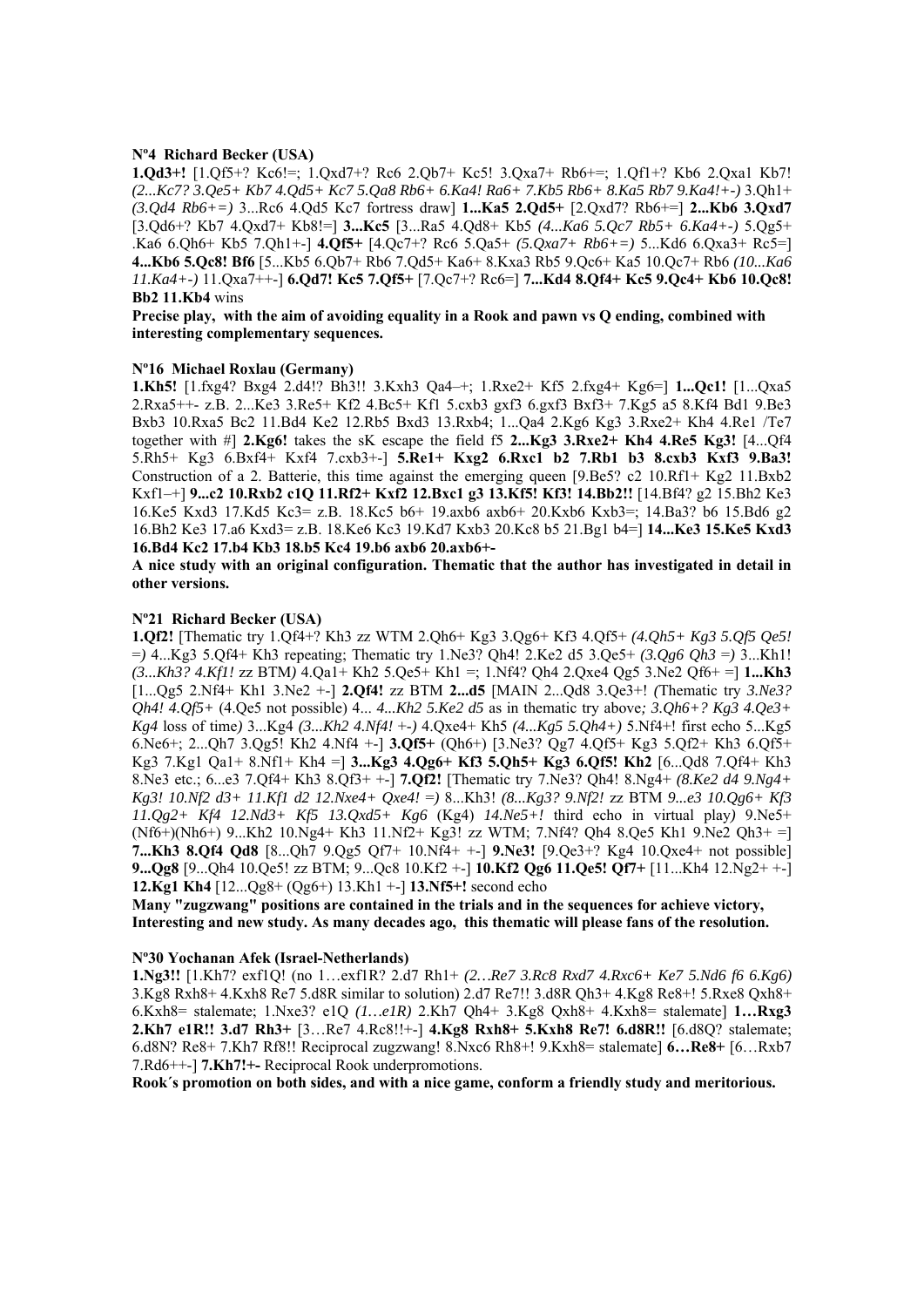

## **Special Honorable Mention on an equal footing**







## **Nº1 Michal Hlinka & Ľuboš Kekely (Slovakia)**

**1.Rg6+ Ka5 2.Kxa7** threat 3.Ra6 mate [2.Rg5+? Kb6!=] **2…Nxa2** [2…Nb5+ 3.axb5 h1Q 4.b6 Qg1 5.Ka8+-; 2…Kxa4 3.Nxc3+ Kb3 4.Rb6+ Kxc3 5.Rb1+-] **3.Ra6+** [3.Rg5+? Kxa4!–+] **3…Kb4 4.Rb6+ Ka5! 5.Rb5+!** [them. Try 5.Rb1? Nc3 6.Rh1 Nxe4 7.Rxh2 Ng3 rook is catched 8.Kb7 Kxa4 9.Kc6 Kb4 10.Kd5 Kc3 11.Ke5 Kd3 12.Kf4 Kd4 13.Kg5 Ke5 14.Kxh4 Kf4= zugzwang] **5…Kxa4 6.Rb1 Nc3**  switchback **7.Re1!** now black cannot lter on e4 [7.Ra1+? Kb5 8.e5 Kc6 9.e6 Kd6=; 7.Rh1? Nxe4 8.Rxh2 Ng3=] **7…Kb5** [7…Ne2 8.e5! Kb5 9.e6 Nd4 10.Rh1 Nxe6 11.Rxh2 Nf4 12.Rh1 Nxg2 13.Rf1+- EGTB] **8.e5 Kc6** [8…Ne2 9.e6+- as lter 7.- Ne2] **9.e6 Nd5** [9…Kc7 10.e7 Nb5+ 11.Ka6 Nd6 12.Rh1 Kd7 13.Rxh2 Kxe7 14.Rh1+-] **10.Rh1** [10.Ka6? Kd6 11.Rh1 Kxe6 12.Rxh2 Kf5 13.Rh1 Kf4 14.Rd1 Ne3 15.Rd3 Nxg2= EGTB] **10…Kd6 11.Rxh2** and wins, for example 11.- Kxe6 12.g3 hxg3 13.Rg2 +- EGTB, or 11.- Nf4 12.Rh1 Kxe6 13.Rf1 Ke5 14.Rf2 +- Catching of dangerous pawn just in time in meredith

**Interesting position of "zz" which is shown in the try , a precise game in an original configuration.** 

## **Nº12 Harold Van der Heijden (Netherlands)**

**1.a8Q** [1.Bd7+? Kg5 2.a8Q Qh4=; 1.Bc2+? Kg5 2.Kg2 Qh8=] **1…Kg5** [1…Qh4 2.Qe4+! Kg5 3.Be8! Qh5 4.h4+! Qxh4 *(4…Kxh4 5.Qxf4+ Kh3 6.Qg3#)* 5.Qxg6#; 1…Qxh3 2.Bd7+] **2.Qd5+ f5** [2…Kh4 3.Qc4! Kxh3 *(3…b5 4.Bxb5!)* 4.e3 Qg5 5.Bd7+ f5 6.Qf1+ Kh4 e.g. 7.exf4 Qxf4 8.Be8 Qd6 9.Qe2+-] **3.Qd8+** [3.e3? Bxe3 4.Qd8+ Kf4 5.Qc7+ Kxf3 6.Qc4 Bd2! 7.Bc6+ Ke3 8.Bb5 Ba5! 9.Qc1+ Bd2 10.Qc4 Ba5= positional draw] **3…Kh5 4.e3!** [4.Qxb6? e.g. 4…Qh8=] **4…Bxe3** [4…Bg5 5.Qd1 f4 6.Qd5 Kh4 e.g. *(6…Qf8 7.h4! Qf5 8.Qxf5 gxf5 9.hxg5 fxe3* e.g. *10.Bb5 Kxg5 11.Kg2+-)* 7.Qf7 b5 8.Bc2 Qh5 9.Kg2! fxe3 10.Qc7! Qh8 11.Qg3+ Kh5 12.h4 Qd8 13.f4 Qd5+ 14.Kh3! Qd7+ 15.f5] **5.f4! Qxf4** [5…g5 e.g. 6.Be8+ Kh4 7.Qe7! Bxf4 8.Kg2! Bd2 9.Qe2! g4 10.Qf2+ Kg5 11.Qxd2+ f4 12.Qd8+ Kf5 13.Qd5+ Kf6 14.Qd6+ Kg7 15.Qxh6+ Kxh6 16.hxg4+-] **6.Bd1+ Kh6 7.Qh8+ Kg5 8.h4+! Qxh4 9.Qd8+-** 

**Studio with varied gameplay, with trials, and variants that culminate in domination and matte.**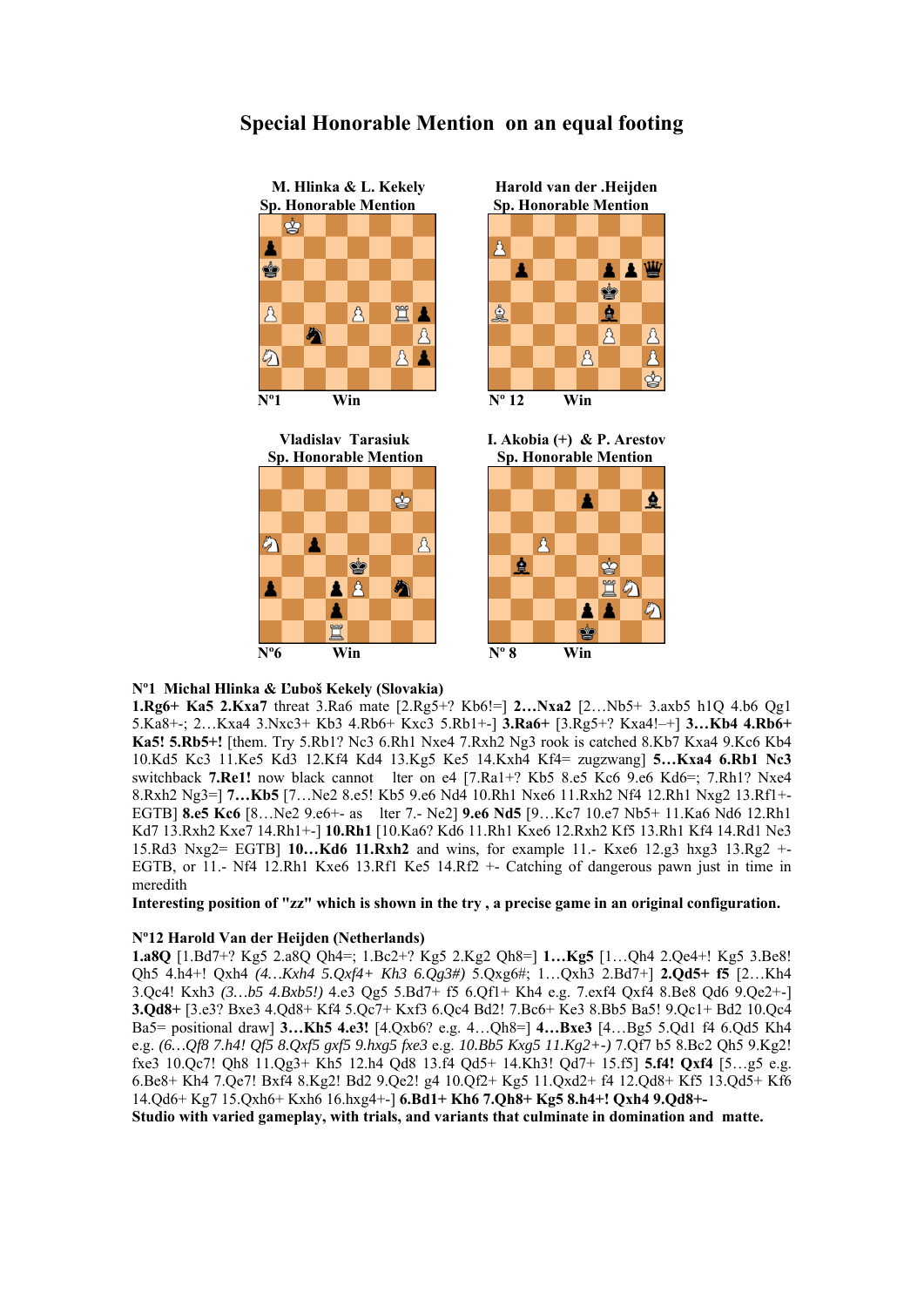### **Nº6 Vladislav Tarasiuk (Ukraine)**

**1.h6!** [1.Kg6? Nxh5 2.Kxh5 Kxe3 3.Nc4+ Kd4 4.Nxa3 c4 5.Rxd2 c3 6.Rh2 d2 7.Rh4+ Kd3 /e3=] **1…Nf5+ 2.Kg6 Nxh6 3.Kxh6 Kxe3 4.Nc4+ Kd4 5.Nxa3 c4 6.Rxd2** [6.Nb5+? Kc5 7.Nc3 Kd4 8.Nb5+ Kc5=] **6…c3 7.Rg2 Ke3** [7…d2 8.Rg7 /g8 8…Kd3 9.Rd7+ /d8 9…Ke2 10.Nb1 Kd1 11.Nxc3++-] **8.Nc4+ Kf3 9.Rh2!** [9.Ra2? c2! 10.Ra1 Ke4! 11.Kg5 Kd4!=] **9…c2 10.Rh1** [10.Nd2+? Ke3 11.Nb3 d2 12.Rxd2 c1Q 13.Nxc1 Kxd2=] **10…Ke4 11.Rh4+ Kf3** [11…Kd5 12.Ne3+ Kc5 13.Rc4++-] **12.Ne5+ Kg3 13.Rg4+!** [13.Rc4? d2 14.Rc3+ Kf4!=] **13…Kh3 14.Rc4 d2 15.Rc3+ Kh4 16.Nf3+- Interesting study of domination of rook and knight against pawns.** 

### **Nº 8 Iuri Akobia (+) & Pavel Arestov (Georgia-Russia)**

**1.Re3! Bd2 2.Nxe2** with two lines : A) **2...Bxe3+** [B) 2...e5+ 3.Kf3! Bxe3 4.Kxe3 f1Q 5.Nxf1 Kxf1 6.c6 Kg2 7.Nc1! Kg3 8.Nd3 Kg4 9.Nxe5+ Kg5! *(9...Kf5 10.c7+-)* 10.Nd7 Bf5 11.Kd4 Kg6 12.Ke5! *(12.Kd5? Kf7 13.Kd6 Ke8=)* 12...Bh3 13.Kd6 Kf7 14.c7+-] **3.Kxe3 f1Q 4.Nxf1 Kxf1 5.c6 Bg8! 6.Nf4!** and the play branches : B.1) [Thematic Try : 6.Nd4? e5! 7.Nb5 Bd5! 8.c7 Be6! *(8...Bb7? 9.Nd6 Ba6 10.Ke4 Ke2 11.Kxe5+-)* 9.Ke4 *(9.Nd6 Bd7! 10.Ke4 Ke2 11.Kxe5 Kd3 12.Kf6 Kd4 13.Ke7 Bh3=)* 9...Ke2! 10.Nd6 Bd7 11.Kxe5 Kd3!=; 6.Ng3+? Ke1!=] **6...Bc4** [B.2) 6...e5 7.Nd3! (Thematic Try : 7.Ng6? Bd5 8.c7 Bb7! *(8...Be6? 9.Ke4 Ke2 10.Kxe5 Bc8 11.Ne7 Bd7 12.Kd6 Bh3 13.Nd5 Bc8 14.Nb6+-)* 9.Nxe5 Ke1! 10.Nc4 Bc8 11.Nb6 Bb7! 12.Nd5 Bc8 13.Ne7 Bd7 14.Kd4 Ke2 15.Kd5 Kd3 16.Ke5 Kc4 17.Kd6 Bh3=) 7...Bd5 8.c7 Bb7 9.Nc5 Bc8 10.Ke4 Ke2 11.Kxe5 Ke3 12.Kd5 zz 12...Kf4 13.Kd6 Kf5 14.Ke7! Ke5 15.Kd8 Bh3 16.Nd7++-] **7.c7 Ba6 8.Nd5 e5 9.Ke4 Ke2 10.Kxe5 Bb7 11.Ke4!** zz [Thematic Try : 11.Kd4? Bc8! zz 12.Ne7 Bd7! 13.Nd5 Bc8 14.Nb6 Bb7! 15.Kc5 Kd3 16.Nd5 Bc8 17.Nb6 Ba6 /b7=] **11...Kd2 12.Kd4 Kc2** [12...Bc8 13.Nb6 Bb7 14.Nc4+ Kc2 15.Nd6+-] **13.Ne7 Kb3 14.Kc5 Ka4 15.Kb6+- With an economical introduction, we arrive to "miniature" positions with two lines contaning notable univocal movements. That is why, the importance of trials.** 



## **Recommended on an equal footing**





![](_page_15_Figure_9.jpeg)

![](_page_15_Figure_10.jpeg)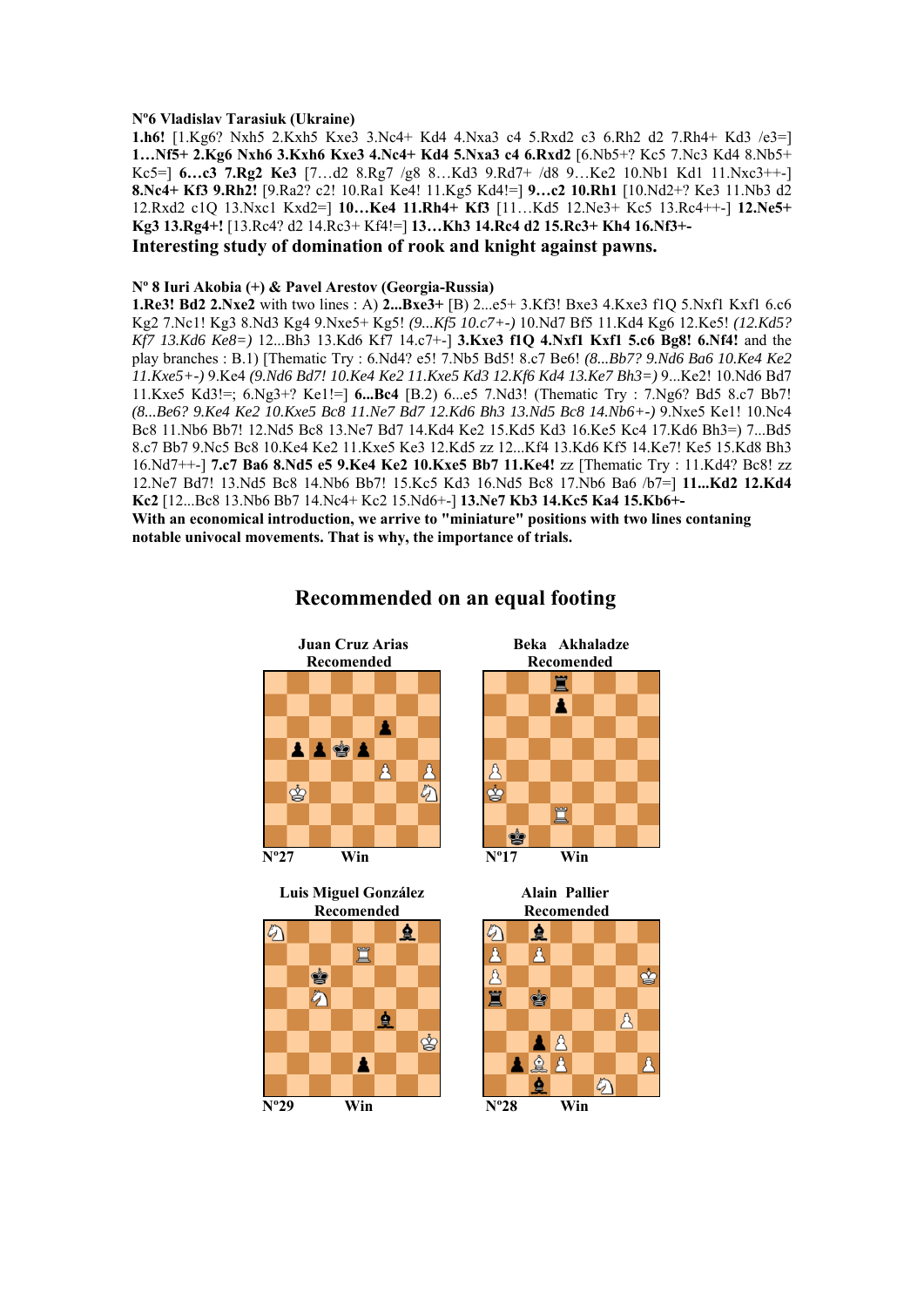**Studies (Nº 27, Nº 17, Nº 29 and Nº 28) containing very acceptable technical and artistic aspects for their inclusion in this awards.** 

#### **Nº27 Juan Cruz Arias (Argentina)**

**1.h5!** [1.fxe5? Kxe5=] **1...Ke6** [1...c4+ 2.Kb4+-] **2.Ng5+!** [Try : 2.h6? Kf7! *(*no *2...c4+? 3.Kb4 Kf7 4.f5 Kg8 5.Nf2 Kh7 6.Ng4+-)* 3.f5 e4! 4.Nf4 *(4.Kc2* e.g. *4...Kg8 5.Nf2 Kh7 6.Nxe4 Kxh6 7.Kd3 Kh5 8.Nxc5 Kg4 9.Ke4 b4 10.Nd7 Kg5 11.Nb6 b3 12.Nc4 Kg4=)* 4...e3!=] **2...Kf5** [main 2...Ke7 3.fxe5 *(3.h6? Kf8 4.fxe5 fxe5=)* 3...fxe5 4.Ne4 Kf7 5.Nxc5 Kg7 6.Ne4 Kh6 7.Ng3! e4 8.Kc3 b4+ 9.Kxb4 e3 10.Kc3 e2 11.Kd2+-] **3.fxe5 fxe5** [3...fxg5 4.h6 Kg6 5.e6+-; 3...c4+ 4.Kb4!+-] **4.Ne4 Ke6 5.Nxc5+ Kf5 6.Ne4+-** 

#### **Nº17 Beqa Akhaladze (Georgia)**

**1.a5** [1.Rd5? Kc2! 2.Kb4 Rb8+ 3.Kc4 Rc8+ 4.Rc5 Ra8 5.a5 Kd2! 6.Rd5+ Ke3 7.Kb5 Rd8 8.a6 Ke4 9.Rd6 Ke5=] **1...d5 2.Rd4 Kc2 3.Kb4! Rd6 4.Kc5 Ra6 5.Kb5 Rd6 6.Kb4! Kb2 7.Rd2+ Kc1 8.Ra2 Rd8 9.a6 Kb1 10.Rd2 Kc1 11.Rd4 Kc2 12.Kc5 Rc8+ 13.Kb6 Rb8+ 14.Kc7 Ra8 15.Kb7 Rd8 16.a7 Kc3 17.Rxd5+-** 

#### **Nº29 Luis Miguel González (Spain)**

**1.Nd3 Bd6! 2.Rxe2 Kb7 3.Re8 Bc4! 4.Ne1!** [4.Nb2? Bb5 5.Rg8 Ka7=] **4...Bb5! 5.Rh8!** [5.Rg8? Bd7+! 6.Kh4 *(6.Kg2 Bc6+ 7.Kf2 Ka7=)* 6...Bc6 7.Nc2 Be4! 8.Ne3 *(8.Nd4 Bb8 9.Nb3 Bd5=)* 8...Ka7 9.Nc4 Be7+ 10.Kg4 Bd5 11.Rg7 Bxc4 12.Rxe7+ Kxa8=] **5...Bd7+** [5...Be5 6.Rg8 Bd7+ 7.Kh4 Bc6 8.Nd3! Bd6 9.Kg4 Bb5 10.Ne1! Bc4 11.Rh8! Be2+ 12.Kg5+-] **6.Kh4! Bc6 7.Nc2!!** [7.Nd3? Bb5! 8.Nf2 Bb8 9.Nb6 Ba7=; 7.Kg5? Bb8! 8.Nb6 Be5=] **7...Be5** [7...Be4 8.Ne3 Bb8 9.Nb6+-] **8.Rh6!** [8.Rf8? Bd6 9.Rh8 Be5 10.Rh6 loss of time] **8...Bc3!** [8...Be4 9.Na3 Bd4 10.Nb5 Bf2+ 11.Kg4 Kxa8 12.Rh8+ Kb7 13.Nd6++-] **9.Re6! Bd7 10.Rd6 Bc6 11.Ne3 Bb4 12.Re6!** switchback [12.Rg6? Bc5! 13.Ng4 *(13.Nc4 Be4 14.Re6 Bd5=)* 13...Bd5 14.Rg5 Be7=] **12...Bc5 13.Ng4! Bd7 14.Re5 Bb4** [14...Bd6 15.Ra5 Bb4 16.Ra1+-] **15.Re2!** [15.Re4? Ba5! 16.Ne5 Bb5! 17.Nf7 Bc6 18.Re6 *(18.Rc4 Be1+ 19.Kg5 Bd5=)* 18...Bh1!! 19.Re8 Ka7=] **15...Bxg4 16.Kxg4 Kxa8 17.Ra2+ Kb7 18.Rb2+-** 

## **Nº28 Alain Pallier (France)**

**1.d4+!** [1.Nb6? cxd2! 2.Nxd2 Bxd2+! *(2...Rxa6? 3.a8Q Rxa8 4.Nxa8 Bxg4 5.Kg5 Bd7 6.d4+ Kxd4 7.Nb6 Bxd2+ 8.Kf6–+)* 3.Kg6 *(3.g5 Bxg5+=)* 3...Rxa6 4.a8Q Rxa8 5.Nxa8 Bxg4=] **1...Kxd4! 2.Nb6 cxd2**  [2...Rxa6 3.a8Q Rxa8 4.Nxa8 Bxg4 5.Kg5 Bd7 6.Nb6 cxd2 7.Nxd2 Bxd2+ 8.Kf6 Bh3 *(8...Bf4 9.Nxd7 Bxc7 10.h3 Ke3 11.Kf5 Bd8 12.Ne5 Kd2 13.Bb1 Kc1 14.Be4 b1Q 15.Bxb1 Kxb1 16.Nf3+-)* 9.c8Q Bxc8 10.Nxc8 Kc3 11.Bf5+-] **3.Nxd2 Bxd2+ 4.g5!!** [Thematic Try : 4.Kh7? Rxa6 5.Nxc8 Ba5! 6.g5 Bxc7 7.g6 Be5 8.g7 Bxg7 9.Kxg7 Kc5 10.Kf7 Kc6 11.Ke7 Kc7!=] **4...Bxg5+ 5.Kg7!** [Thematic Try : 5.Kh7? Rxa6 6.Nxc8 Bf4 7.Nd6 Rxa7 8.Nb5+ Kc5 9.Nxa7 Bxc7 10.h4 Bd8 11.h5 Kb6 12.Nc8+ Kc7 13.Na7 *(13.h6? Kxc8=)* 13...Kb6 14.Nc8+=] **5...Rxa6 6.Nxc8!** [6.a8Q? Rxa8 7.Nxa8 Kc5=] **6...Bf4 7.Nd6! Rxa7 8.Nb5+ Kc5! 9.Nxa7 Bxc7 10.h4! Bd8 11.h5 Kb6 12.Nc8+ Kc7 13.h6!** [13.Na7 Kb6 14.Nc8+ Kc7 15.h6 is a loss time] **13...Kxc8 14.h7+-** After 14..Ba5, h-pawn promotes with check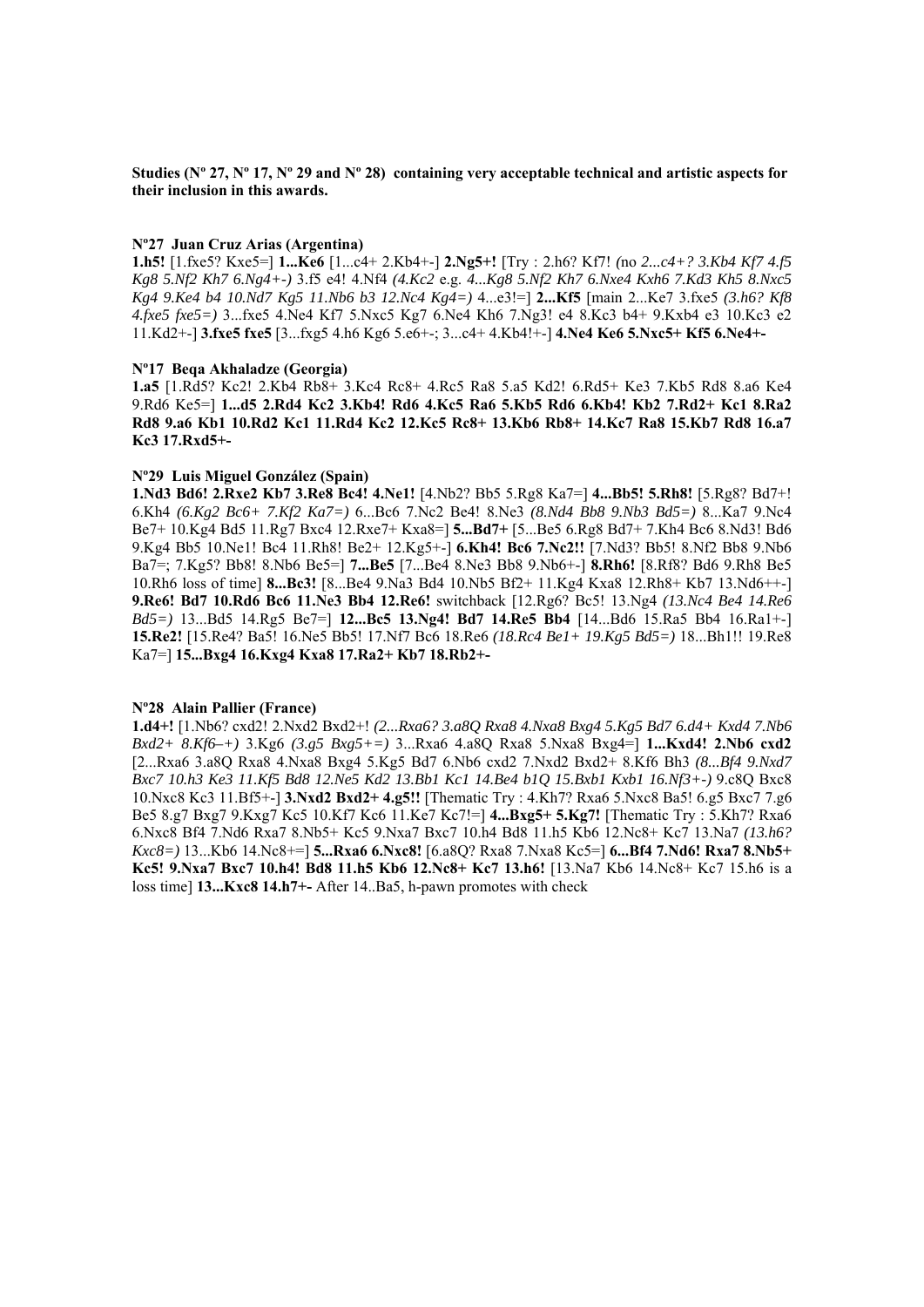![](_page_17_Figure_0.jpeg)

## **Special Recommended on an equal footing**

## **Nº14 Mikhael O. Zinar (Ukraine)**

**1.a5!** [Thematic Try : 1.b8N? bxa4! 2.Nc6 dxc6 3.Kb6 c5 4.d7 c4 5.d8N c3 6.Ne6 fxe6 7.f7 e5 8.f8N e4 9.Ng6 hxg6 10.h7 g5 11.h8N g4 12.Nf7 g3 13.Nd6 gxh2!= *(13...g2? 14.Nb5 gxh1Q 15.Nxc3#)* 14.Rxh2 Bd2 15.Nc4 c1Q–+] **1...b4 2.b8N! bxa3 3.Nc6 dxc6 4.Kb6 c5 5.d7 c4 6.d8N! c3 7.Ne6 fxe6 8.f7 e5 9.f8N! e4 10.Ng6 hxg6 11.h7!** [Try : 11.a6 g5 12.a7 g4 13.a8N g3 14.Nc7 gxh2=] **11...g5 12.h8N! g4 13.Ng6** /f7 **13...g3 14.Ne5** /d6 **14...gxh2 15.Rxh2 Bd2 16.Nc4 c1Q** [16...Be1 17.Rh1 Kc1 18.Rxe1#] **17.Nxa3#** 

**With the always pleasant multiple promotion of minor pieces, a study for the solvers.** 

#### **Nº10 Vasiliy Lebedev (Russia)**

**1.Ac4+! Rf6** [1...Rd7 2.Axf7+-] **2.Axe5+** [‹2.Ag5+?! Rxg6!=; ‹2.Cxe5?! Ae8=; ‹2.Axf7?! Rxf7 3.Ag5 hxg6=] **2...Rxg6 3.Rc8!!** [‹3.Ad3+?! Rh6 4.Axg7+ Rxg7=; ‹3.Axf7+?! Rxf7 4.Axg7 Rxe7!=; ‹3.Axg7?! Rxg7 4.Rc7 Ah5 5.Rd8 Rf6!=; ‹3.Rc7?! Axe5+ 4.Rd7 Ae8+! *(4...Axc4? 5.e8D+–+)* 5.Rxe8 Ad6 (f6)=] **3...Ae8!** [3...Axe5 4.Axf7+ Rxf7 5.Rd7+-] **4.Axg7** [‹4.Ad3+?! Rf7 5.Axg7 Rxe7!=] **4...Rxg7 5.Rd8 Ah5!**  [5...Ag6 6.Ab5 Rf6 7.Ae8 Ae4 8.Ah5 Ac6 9.Ag4+-; 5...Aa4 6.Ae6 Rf6 7.Ad7+-] **6.Ae2!** [Try : ‹6.Ab5?! Rf6! 7.Ae8 Ad1 (f3, e2) 8.Ag6 Aa4! 9.Ah5 Re5! *(9...Re6? 10.Ae8 Ac2 11.Ad7++-; 9...Rg5? 10.Ad1! Ab5 11.Ae2! Ac6 12.Aa6* -c8-d7+-*)* 10.Ad1 Ab5 /b6 11.Ae2 Ac6 (à4) 12.Af3 Aa4 13.Ag4 Rd6=] **6...Af7 7.Ab5! Rf6** [=7...Ah5 8.Ae8 Ae2 9.Af7 /g6+-] **8.Ae8! Ac4 9.Ah5!** [‹9.Ag6?! Ab5!=] **9...Ab5 10.Ag4 Re5 11.Ad7+-** 

**"Fight" between two bishops, (with interesting trials). The objective is to produce exchanges at the right moment to ensure promotion through a "curtain" in the diagona.l** 

#### **Nº3 Grzegorz Mazur & János Mikitovics (Poland- Hungary)**

**1.dxe3+!** [Thematic Try : 1.Bxa4? e2! *(1...Rb7+? 2.Kc2 Kxc4 3.dxe3* main line*)* 2.Nc6+ Kc5!= *(2...Ke4? 3.Bc2+ Kf3 4.Nxe5++-; 2...Kxc4? 3.Nxe5++-)* ] **1...Kxc4 2.Bxa4 Rb7+** [2...Ra7 3.Rh4++-] **3.Kc2 Bf6!**  [3...Rb2+ 4.Kc1! *(4.Kd1? Kd3=)* ] **4.Ng8!** [4.Nd5? Rb2+!=] **4...Rxh7 5.Nxf6** [5.Bb3+? Kb4 6.Nxf6 Rh2+=] **5...Rh2+ 6.Kd1 Rg2** [6...Kd3 7.Bb5+ Kxe3 8.Ng4++-] **7.Nh5 Ra2** [7...Kd3 8.Nf4++-] **8.Bc2 Kc3 9.Be4!!** [9.Bg6? Ra6 *(9...Rg2? 10.Be4 Rg5 11.Nf6 Re5 12.Ke2 Re6 13.Nd5++-)* 10.Bf5 Ra5 11.Ng3 Rxf5=] **9...Ra4 10.Bc6!** [10.Ng3? Rxe4=] **10...Ra6 11.Bg2** [11.Bf3? Ra1+ 12.Ke2 Ra2+ 13.Ke1 Kd3=; 11.Be4? Re6=] **11...Kd3 12.Bf1+-** 

**Thematic (NBP vs R) that draws attention for the "surprise movements". This detailed research deserves to be recognized.**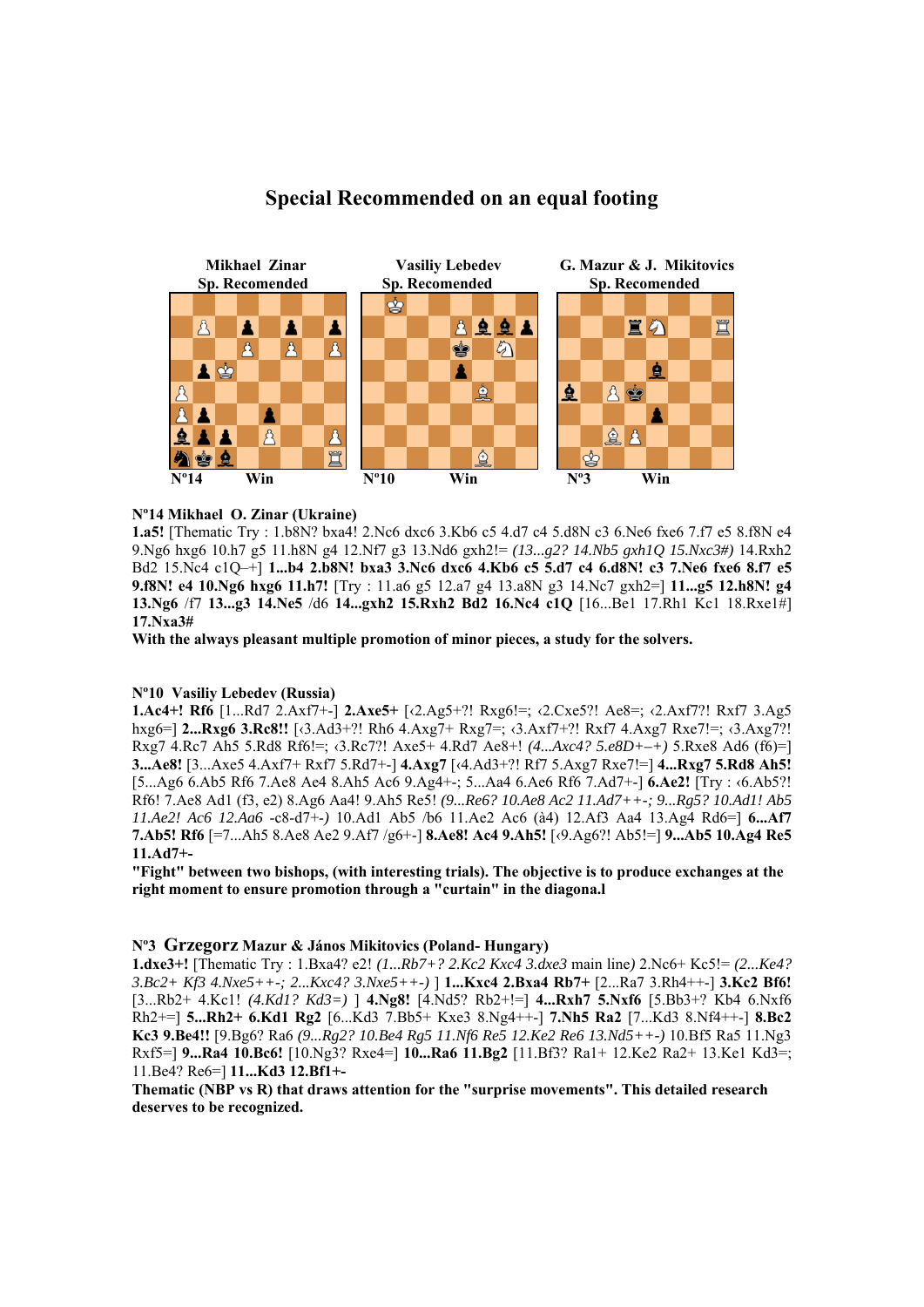![](_page_18_Picture_0.jpeg)

## **2nd INTERNATIONAL INTERNET TOURNAMENT UAPA–2015**

# **Section B - Free Theme**

## **B. 2. STUDIES - DRAW**

![](_page_18_Figure_5.jpeg)

## **Nº16 Árpád Rusz (Rumania)**

**1.Ne4+!** [1.Nxe8+? R6f4 2.Qxh3 Rb4–+] **1...Nc7!** [1...Kxb7 2.Nxc5+=; 1...Nd6 2.Nxf6 c1N+ *(2...c4+ 3.Kb2=)* 3.Kc3= *(3.Ka3? Ra2#)* ] **2.Qxh3** [2.Nxf6? c1Q (2...c1N+? 3.Kc3 hxg2 4.Nd7+ Kxb7 5.Nxc5+ Kb6 6.Nd7+ Kb7 *(6...Kb5 7.Qxc7 Ne2+ 8.Kd3 Nf4+ 9.Ke4 g1Q=)* 7.Nc5+ perpetual check(N)) 3.Nd7+ Kxb7–+] **2...c1N+!** [2...R6f3+ 3.Bxf3 Rxf3+ 4.Qxf3 c1Q 5.Qf8+=] **3.Kc4 Rc2+ 4.Nc3 Kxb7 5.Bxc6+! Rxc6** [5...Kb6 6.Be4 *(6.Qe3? Rxc6 7.Qe4 Rxc3+–+)* 6...Rd6 7.Qh8 *(7.Qe3)* 7...Rd4+ 8.Qxd4 cxd4 9.Bxc2=] **6.Qc8+! Kxc8** stalemate

**Original stalemate that culminates with all the pieces in a column, with essays and variations, very striking.** 

## **Nº9 Pavel Arestov (Russia)**

**1.Ba6!** [1.Rb3? Ra1+ 2.Kb6 Rxe6+ 3.Kc5 Rxe3–+; 1.Be4? Rxe6–+] **1...Rxe6 2.Rb3+!** [Thematic Try : 2.Ra3+? Rxa6+ 3.Kxa6 Rc1! 4.Kb5 Rc7! 5.Kb6 Rc8! zz 6.Kb5 Re8! zz 7.Nd5 Rb8+ /d5 8.Kc4 Rc8+ 9.Kb4 d1Q–+; 2.Rd6+? Kxe3 3.Rxe6+ Kd4! 4.Rd6+ Kc5! 5.Rxd2 Ra1+–+] **2...Rxa6+** [2...Kf2 3.Ng4+! Kg2 4.Bb7+ Kg1 5.Rg3+ Kf1 6.Bf3=] **3.Kxa6! Rc1!** [3...Ra1+ 4.Kb5 /b7 4...Rc1 5.Kb4 /b6=] **4.Kb6!** zz [4.Kb7? Rc5!–+; 4.Kb5? Rc8! 5.Ka6 Rc5–+] **4...Rc8 5.Ra3!** zz [5.Kb7? Rc5–+] **5...Rc1 6.Rb3 Rc8**  [6...Rc2 7.Nxc2 d1Q 8.Rc3!=; 6...Rc4 7.Nxc4 d1Q 8.Re3+ /a3=; 6...Rg1 7.Nd5 /Kc5=] **7.Ra3 Re8**  [7...Rb8+ 8.Kc5 Re8 9.Kd4!=] **8.Nd5! d1Q** [8...Rb8+ 9.Kc7 /a7=] **9.Nc3+=** 

**With subtle movements, White arrives to equality, after avoiding the zugzwang in favor of Black.**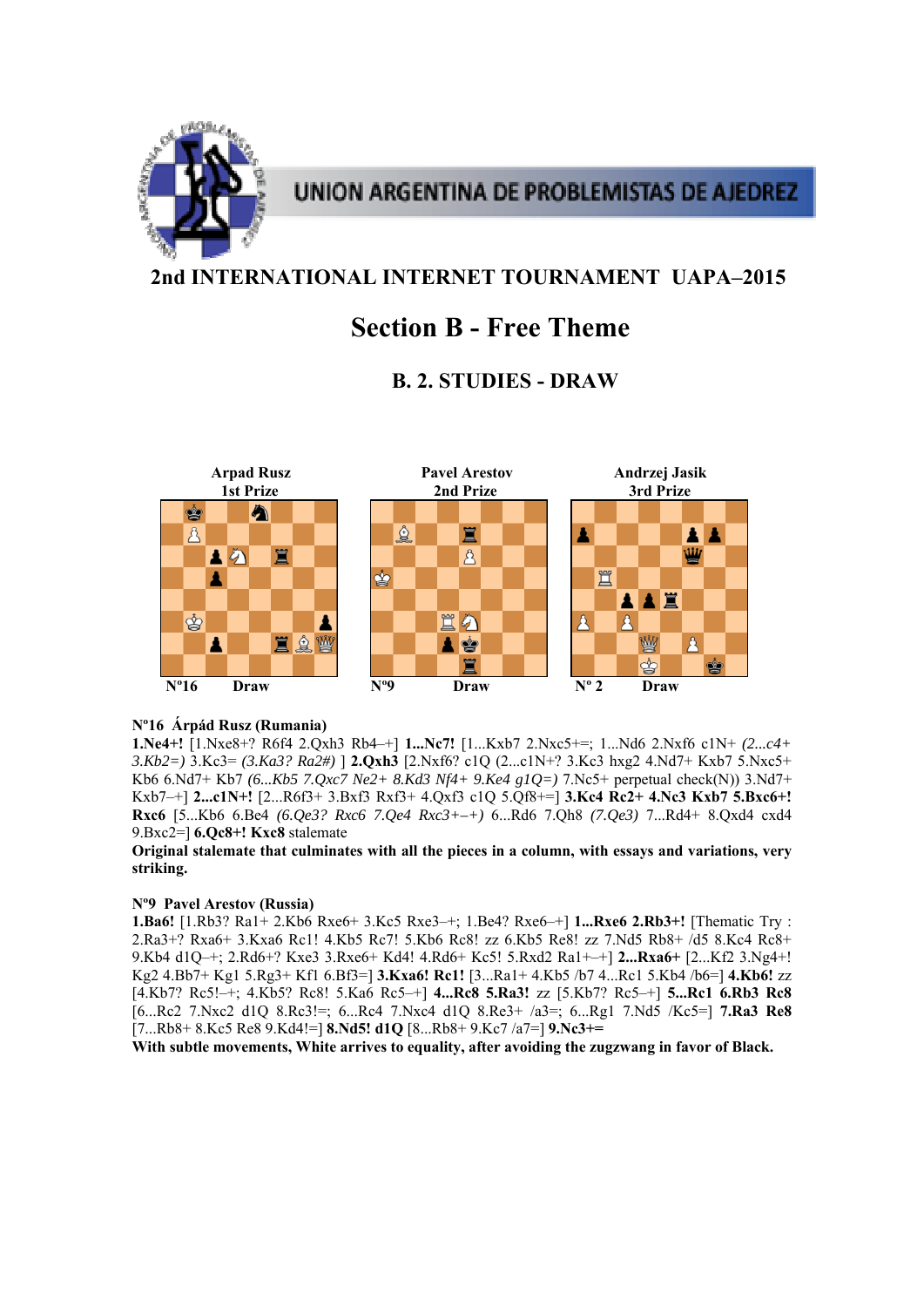### **Nº2 Andrzej Jasik (Poland)**

**1.Rg5+ Kf1! 2.f4 Qxg5! 3.fxg5 d3 4.g6!** [4.a4? g6 5.a5 a6 6.Kc1 Re1+ 7.Kb2 Re2–+] **4...f6 5.a4 a5**  [5...a6 6.a5=] **6.Kc1! Re1+ 7.Kb2 Re2 8.Ka3 Rxd2** stalemate **An "economic" study which culminates in a enjoyable stalemate.** 

![](_page_19_Figure_2.jpeg)

## **Nº4 Vladislav Tarasiuk (Ukraine)**

**1.Nd4!** [1.e6? g1Q 2.e7 Qg8+ 3.Kb7 Qe6–+] **1...Kxd4 2.Bxb6+ Kxe5 3.Bc7+ Ke4 4.Bh2 Kf3** [4...h3 5.f4!=] **5.Bg1 h3 6.Ka8!** [6.Kb7? Ke2 7.f4 Kf1 8.f5 Kxg1 9.f6 h2 10.f7 h1Q 11.f8Q Qh7+ 12.Ka8 Qe4+!–+] **6...Ke2 7.f4 Kf1 8.f5 Kxg1 9.f6 h2 10.f7 h1Q 11.f8Q=** 

**An appropriate introduction to arrive at an ending with "surprise" movement of the white king.** 

## **Nº10 Martin Minski (Germany)**

**1.Nf2!** [1.Na3? Ra1! 2.Nf2 Kb8 3.Rh3 *(3.Nd3 Bxd2 4.Nxb2 Bxc3–+; 3.Rf3 Bd6–+)* 3...Be5 4.Ng4 Bd4–+; 1.Rc8+? Bb8 2.Na3 Ra1 3.Rc3 Rb4!–+] **1...Rxf2** [1...Ra2+ 2.Na3 Kb8 3.b7 Bc7 4.Re3! Rxd2 5.Nd3=] **2.Nb4!** [2.Rc8+? Bb8 3.Nb4?! Rf6 /Rf7–+] **2...Rxb4 3.Rc8+ Bb8 4.Rc4! Rb1** [4...Rxc4?? 5.b7#; 4...Rxd2 5.Rxb4=] **5.Rc1 Rb2 6.Rc2 Rb3 7.Rc3 Rb4 8.Rc4 Rf4 9.d4!** [9.Rxf4? Bxf4–+] **9...Rb1 10.Rc1 Rb2 11.Rc2 Rb3 12.Rc3 Rb4 13.Rc4 Bd6 14.Rc8+ Bb8 15.Rc4 Rb5 16.Kxb5=** [16.Rc5? Rxb6+! 17.Kxb6 Ba7–+] (After idea of De Jong ,of an incorrect study)

**A "suicide" rook, but in this case does not seek a estalemate, threatens mate!, that concluded in an original positional draw.** 

### **Nº5 Pavel Arestov & Anatoly Skripnik (Russia)**

**1...Qb4+** [1...Qxa7 2.d8Q Qf2+ 3.Kg7!=] **2.Ke8 Bb5 3.Qa8! Bxd7+** [3...b2 4.Bd4+ Qa4 5.Qh1+ Ka2 6.Bxb2 Bxd7+ 7.Kd8=] **4.Kxd7 Qa4+** [4...Qd6+ 5.Ke8 Qe6+ 6.Kf8 Qf6+ 7.Kg8=] **5.Kd8!!** [Try : 5.Kxc7? b2! zz 6.Kd8 Qa5+! 7.Kd7 Ka2! 8.Qg8+ Ka3! 9.Qg3+ Ka4 10.Qf4+ Qb4–+; 5.Kc8? Qe8+–+] **5...b2 6.Kxc7** zz with two lines A) **6...Qa5+** [B) 6...Qa6 7.Kd7! *(7.Kd8? Qa5+ 8.Kd7 Ka2 9.Qg8+ Ka3 10.Qf8+ Ka4 11.Qf4+ Qb4–+)* 7...Qa5 8.Kd6! zz 8...Qa3+ 9.Kd7! Qa6 10.Ke7! *(10.Kc7? Qa4* zz *11.Qh1+ b1Q–+)* 10...Qa4 11.Kf6! *(11.Kf8? Ka2 12.Qd5+ Qb3! 13.Qg2 Qb4+ 14.Kg7 Qc3+ 15.Kh7 Ka1! 16.Bd4 b1Q+!–+)* 11...Qa5 12.Kg7! Ka2 13.Qg8+ Ka1 14.Qa8! Ka2 15.Qg8+ positional draw; 6...Qf4+ 7.Kd7 Qa4+ 8.Kc7 main line] **7.Kd6!** zz [7.Kd7? Ka2! 8.Qg8+ Ka3 9.Qf8+ Ka4 10.Qf4+ Qb4– +] **7...Qa3+ 8.Kd7! b1Q 9.Bd4+ Ka2 10.Qg2+=** Draw e.g. [10.Qd5+? Qbb3 11.Qg2+ Kb1 12.Qf1+ Qc1–+] **10...Kb3 11.Qd5+ Ka4 12.Qa8+ Kb3 13.Qd5=** 

**Original and striking positions of zugzwang.**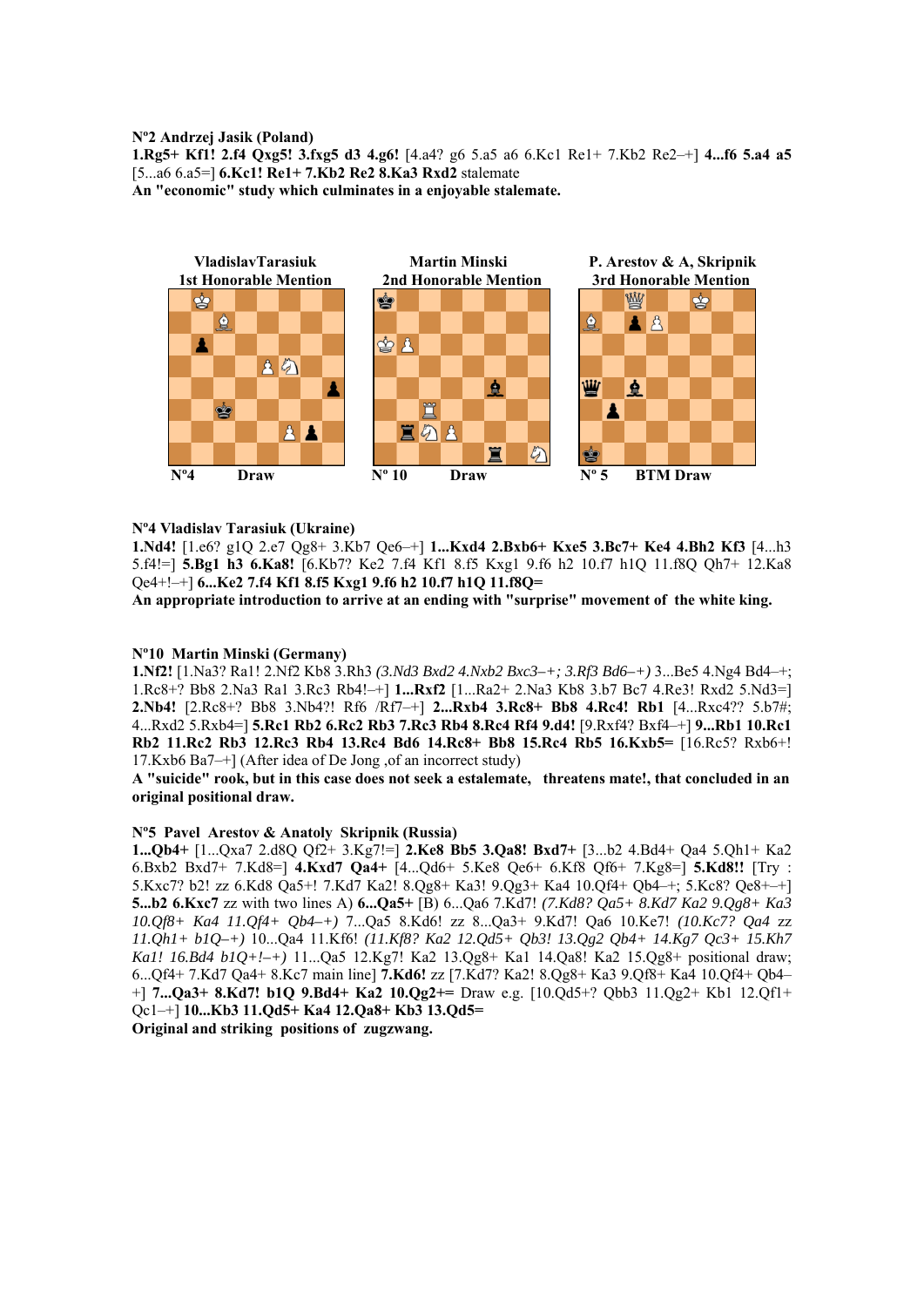![](_page_20_Figure_0.jpeg)

![](_page_20_Figure_1.jpeg)

![](_page_20_Picture_2.jpeg)

![](_page_20_Figure_4.jpeg)

![](_page_20_Figure_5.jpeg)

#### **Nº7 Richard Becker & Iuri Akobia (USA- Georgia)**

 $\beta$ 

Δ

**1.Rg1** [1.Bxd2? b1Q+ –+] **1...Rf2+** [1...Rd5+ 2.Ke4 Rb5 3.Bd6+ Kb7 4.Rb1 Kc6 5.Ba3 =; 1...Rd3 2.Rb1 Rb3 3.Be1! *(3.Bd2? Ne7+ 4.Ke4 Nd5 5.Kd4 Nb6* –+*)* 3...Nf8 4.Ke4 Nd7 5.Bf2 Rb4+ 6.Bd4 Nc5+ 7.Kd5 Na4 8.Be5+ Kc8 9.Ke6 =] **2.Ke6** [2.Kg5? Rg2+ –+; 2.Ke4? Rf4+ –+] **2...Nf4+** [2...Rf3 3.Rb1 Rb3 4.Bc5 (Bd2) =] **3.Kd6 Nd3** [3...Rf3 4.Rb1 Rb3 5.Bc5 =; 3...Rg2 4.Rb1 Rg6+ *(4...Nd3 5.Ba3 Rc2 6.Ke6* =*)*  5.Ke7 Nd3 6.Bc3 Rb6 7.Bd4 Rb7+ 8.Ke6 Kc7 9.Kd5 =] **4.Ba3** [4.Bc3? h5 (h6) 5.Kd5 Rc2 –+] **4...Rf7**  [4...Rc2 5.Ke6! *(5.Kd5? Rc1 6.Rg8+ Kb7 7.Rg7+ Rc7 8.Rg1 Ka6 9.Ke4 Nf2+ 10.Kf5 Rf7+ 11.Ke5 Rb7 12.Rb1 Ka5 13.Kd4 Nd1* –+*; 5.Rg8+? Rc8 6.Rg1 Ka8 7.Ke6 Rb8 8.Rb1 Rb6+ 9.Kd5 Rb3 10.Bf8 Rc3* –+*)*  5...h5 6.Rh1 (Rd1) =] **5.Ke6!** [5.Kd5? Ra7 –+; 5.Rb1? Ra7 6.Bxb2 Rb7 –+] **5...Rb7** [5...Ra7 6.Bxb2 Nxb2 7.Rg8+ Kb7 8.Rg7+ Kb6 9.Rxa7 Kxa7 10.Kf6 (Kf5) 10...Nc4 11.Kg5 =] **6.Rb1 Ka8** [6...Kc8 7.Bxb2 Nxb2 8.Kf6 Kd8 *(8...Kb8 9.Kg5* transposes to main line*; 8...Kd7 9.Kf7!* =*)* 9.Rg1 Nc4 10.Rg8+ Kd7 11.Rg7+ Kc6 12.Rxb7 Kxb7 13.Kg5 =; 6...Kc7 (Rb6+) 7.Kd5 Rb3 8.Bd6+ Kd7 9.Kc4 =] **7.Kf5**  [Thematic try 7.Kf6? Ka7! zz 8.Kf5 *(8.Kg5 Ka6 9.Kh6 Ka5* –+*; 8.Bxb2 Nxb2* zz *9.Kg5 Ka6* –+*)* 8...Rb5+ 9.Ke6 *(9.Kf6 Rb6+ 10.Kf5 Kb7* –+*)* 9...Rb6+ 10.Kd5 Rb3 11.Bf8 Rc3 12.Kd4 Rc1 –+; Try 7.Be7? Nf4+ 8.Kd6 h6! 9.Bf6 *(9.Bd8* (Bh4) *9...Nd3 10.Bf6 Rb6+ 11.Ke7 h5 12.Kf7 Kb7 13.Bd4 Rb3 14.Bf6 Kc6 15.Kg6* (Ke6) *15...h4 16.Bxh4 Nf4+* –+*)* 9...Rb6+ 10.Ke5 Ne2 11.Kf5 Ng3+ 12.Ke5 Nf1 13.Kf5 Ne3+ – +; 7.Bxb2? Nxb2 8.Kf6 *(8.Kf5 Rb6* –+*)* 8...Ka7 etc; 7.Kd5? Rb3 8.Bf8 Rc3 –+] **7...Ka7** [7...Rb5+ 8.Kf6! *(8.Ke4? Rb3 9.Bf8 Rc3* –+*; 8.Ke6 Rb6+ 9.Kf5 Kb7* –+*)* 8...Rb6+ 9.Kg5 Kb7 10.Kh5 Kc8 *(10...h6 11.Bf8*  =*)* 11.Bxb2 =] **8.Bxb2** [8.Kg5? Ka6 9.Kh6 *(9.Kh5 Rb3* –+*)* 9...Ka5 10.Bf8 Ka4 11.Bg7 Kb3 12.Bxb2 Kc2 –+] **8...Nxb2 9.Kf6!** zz [Thematic try 9.Kg5? Ka6! zz 10.Kh5 *(10.Kh6 Ka5 11.Kg5 Rb6* etc.*)* 10...Rb3 11.Kg5 Ka5 12.Rh1 *(12.Kf6 Rb7* –+*)* 12...Rb7 13.Rb1 Rb6 14.Rh1 Rg6+ 15.Kf5 Rg7 –+] **9...Kb8** [MAIN 9...Ka6 10.Kg5! zz 10...Rb6 *(10...Ka5 11.Kh6 Ka4 12.Ra1+ Kb5 13.Ra8* (Ra3) =*)* 11.Rh1 Rg6+ 12.Kf5 Rg7 13.Ra1+ Kb5 14.Rb1 Rg2 15.Rh1 Rg7 16.Rb1 positional draw] **10.Kg5! Rb6 11.Rh1 Rg6+ 12.Kf5 Rg7 13.Rb1 Rb7** [MAIN 13...Rg2 14.Rh1 Rg7 15.Rb1 positional draw] **14.Kg5! Rb6 15.Rh1 Rg6+ 16.Kf5 Rg7 17.Rb1** positional draw with black Rook Rundlauf.

**An original settings showing thematic trials at the start and when you arrive at a position of miniature, combined with main lines that conclude in three positional draw of significant technical and artistic value**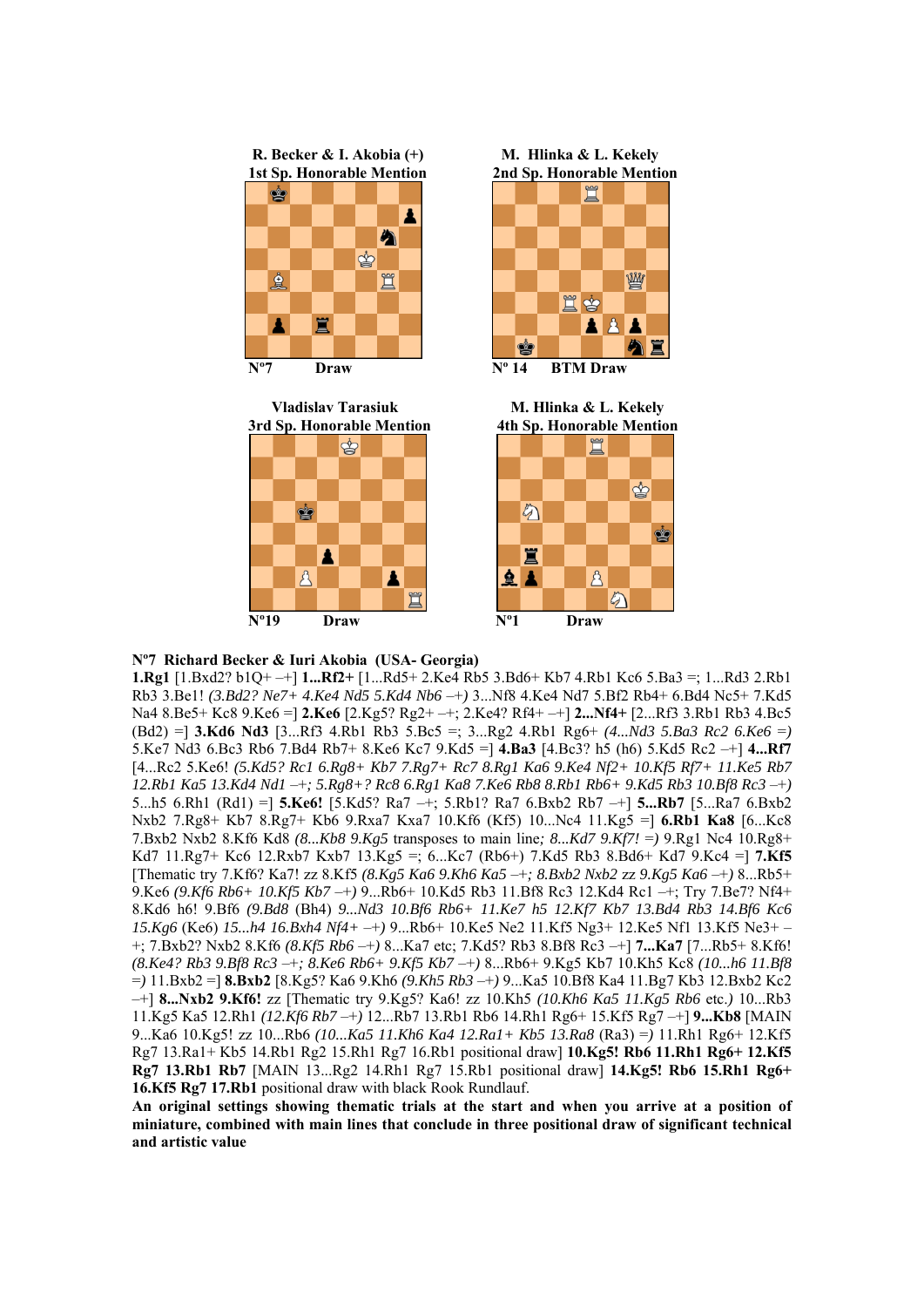#### **Nº14 Michal Hlinka & Ľuboš Kekely (Slovakia)**

**1…e1D+ 2.Rf4 Ch3+** [2…Db4+ 3.Te4 Df8+ 4.Re5 Cf3+ 5.Txf3 Th5+ 6.Dxh5 Dc5+ 7.Rf6 Dxh5 8.Tb4+ Rc1 9.Tg3=; 2…Dxf2+ 3.Re4 Th4 4.Tb8+ Rc2 5.Tc8+=] **3.Txh3 Dxf2+ 4.Rg5!** A) [4.Df3? Dd2+ 5.De3 Tf1+–+; 4.Re5? Te1+ 5.Rd5 Dd2+ 6.Rc4 Tc1+ 7.Rb5 g1D–+] **4…g1D** [B) 4…Dc5+ 5.Rh4! *(5.Rh6? g1D 6.Tb8+ Rc1 7.Tc8 Dxg4 8.Txh1+ Rd2 9.Txc5 De6+–+; 5.Rg6? g1D 6.Txh1 Db6+ 7.Rg5 Db5+! 8.Rf6 Dxh1–+; 5.Rf6? Tf1+ 6.Tf3 Dc6+ 7.Rg5 g1D 8.Txf1+ Dxf1 9.Db4+ Rc2–+)* 5…Txh3+ 6.Rxh3 g1D 7.Df3! *(7.De4+? Rb2! 8.Db7+ Rc1–+; 7.Tb8+? Rc1!–+)* 7…Db5 *(7…Rc1 8.Df4+! Rc2 9.Te2+! Rb3 10.Df7+ Rc3 11.Df3+!=; 7…Rb2 8.Te2+ Rc1 9.Df4+ Rb1 10.De4+=; 7…Dgf2 8.Dd1+!=; 7…Dc2 8.Tb8+!=)* 8.Tb8! Dxb8 9.De4+ *(9.Dd3+? Ra2 10.Da6+ Rb2 11.De2+ Ra3 12.Df3+ Db3–+; 9.Df5+ Rb2 10.Df6+ Ra3 11.Df3+ Db3–+)* 9…Ra2 *(9…Rc1 10.Dc4+ Rd1 11.Dd3+=)* 10.Da4+! *(10.De2+? Db2–+ 11.Da6+ Da3+–+)* 10…Rb2 11.Db4+ Dxb4= stalemate] **5.Tb8+ Rc2** [5…Ra2 6.Ta8+ Rb2 7.Tb8+= similar to main] **6.Tc8+ Dc5+ 7.Rf6! Da1+** [7…Dxg4 8.Txc5+ Rd2 9.Td5+ Re2 10.Te5+ Rf2 11.Txh1=] **8.Rg6! Da6+ 9.Rg7 Db7+ 10.Rg6 Dcxc8 11.Da4+ Rb2 12.Da3+ Rb1 13.Tb3+ Dxb3 14.Dxb3+ Rc1 15.De3+ Rb2 16.Db6+** jaques perpetual Meredith. Two new black queens. Zugzwang. **Original game with "heavy" pieces, that contains, stalemate, positional draw and perpetual jaques.** 

## **Nº19 Vladislav Tarasiuk (Ukraine)**

**1.Rc1 d2 2.Rd1!** [Try : 2.Ra1? Kc4 3.Ke7 Kd4! zz 4.Kd7 Ke3 5.c4 Kf2! *(5...Kd4? 6.Kd6=)* 6.c5 g1Q 7.Rxg1 Kxg1 8.c6 d1Q+ 9.Kc8 Qg4+!–+; 2.Rb1? Kd4 3.Ra1 Ke3 4.c4 Kd4! *(4...Kf2? 5.c5 g1Q 6.Rxg1 Kxg1 7.c6 d1Q 8.c7 Qg4 9.Kd8=)* 5.Ke7 Kxc4–+] **2...Kb4! 3.Ke7!!** [Try : 3.Kd7? Kc3 4.Rg1 Kd4 5.Ra1 Ke3 6.c4 Kf2 7.c5 g1Q 8.Rxg1 Kxg1 9.c6 d1Q+ 10.Kc8 Qg4+–+; 3.Rg1? Kc4! 4.Rd1 Kc3! 5.Rg1 Kd4 6.Ra1 Ke3 7.c4 Kd4 8.Ke7 Kxc4–+] **3...Kc4! 4.Rb1! Kc3! 5.Rg1 Kd4 6.Ra1!** zz **6...Ke3 7.c4 Kf2 8.c5 g1Q 9.Rxg1 Kxg1 10.c6 d1Q 11.c7 Qg4 12.Kd8=** 

**A miniature (with trials, interesting) where the rook manages to control the black pawns, until the appropriate time for its sacrifice.** 

## **Nº1 Michal Hlinka & Ľuboš Kekely (Slovakia)**

**1.Na3!** [1.Nd2? Rxb5 2.Rd8 Rc5 3.Ra8 Rc2 4.Rxa2 Rxd2 5.Ra4+ Kg3 6.Rb4 Rxe2 7.Kf5 Kf2–+ EGTB; 1.Re4+ Kh3 2.Nd2 Rxb5 3.Ra4 Rd5 4.Rxa2] **1...Rxa3 2.Nd2** Main A **2...Rc3** [Main B 2...Kg3 3.Rb8! (3.Kf5? Rb3! 4.Rh8 Rb4 5.Ke5 (5.e4 Kf2 6.Rh1 Ke3 7.Nb1 Rb3 8.e5 Kd3 9.e6 Rb5+ 10.Kf4 Bxe6 11.Rh2 Rb4+ *(11...Bf7)* 12.Ke5 Bg4 13.Rd2+ Ke3 14.Rh2) 5...Kf2 6.Rh2+ Ke1 7.e4 Kd1 8.Kf4 Kc1 9.Ke3 Bb3 10.e5 Bd1–+) 3...Rb3 4.Rxb3+ *(4.Ra8? Rb6+! 5.Kf5 Rb5+ 6.Kf6 Bc4 7.Re8 Kf2 8.Nb1 Bxe2 9.Nc3 Bf3–+)* 4...Bxb3 5.Kf5! Kf2 6.Ke4 Kxe2 7.Nb1 Bc2+ 8.Kd4 Bxb1 9.Kc3 Ba2 10.Kxb2=; 2...Kg4 3.Rb8 *(3.Re4+ Kg3 4.Rb4 Rb3 5.Rxb3+ Bxb3 6.Kf5 Kf2 7.Ke4 Kxe2 8.Nb1 Bc2+ 9.Kd4 Kd1 10.Kc3 Kc1 11.Na3 Be4)* 3...Rb3 4.Rxb3 Bxb3 5.e3! Kg3 6.Kf5=] **3.Kf5!** [3.Rb8? Rc2 4.Rb4+ Kh3!–+] **3...Rc2 4.Kf4 Kh5 5.Kf5 Kh6 6.Kf6 Kh7 7.Re7+ Kg8** [7...Kh8 8.Re8+ Bg8 9.Nb1=] **8.Re8+ Kh7 9.Re7+ Kh6 10.Re8 Kh5 11.Kf5 Kh4 12.Kf4 Kh3 13.Kf3 Kh2 14.Kf2** positional draw

**Interesting and showy construction in which is presented two different lines, which end in draw positional**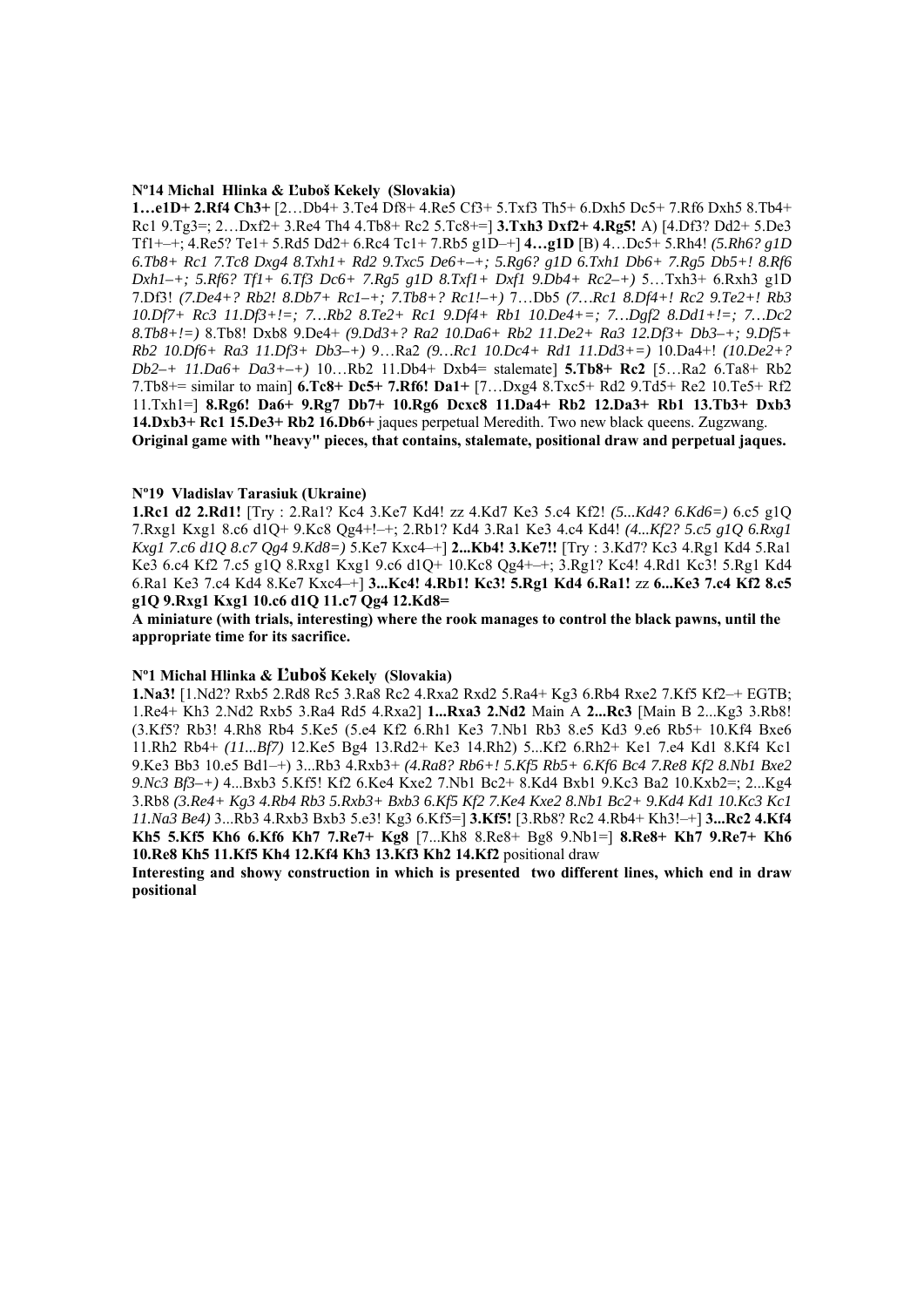![](_page_22_Figure_0.jpeg)

買

買

## **Recommended on an equal footing**

## **Nº8 Vasiliy Lebedev (Russia)**

**1.Nf7+!** [Try : ‹1.Rf5? Kh7 *(‹1…e1Q?! 2.Nf7+ Kh7 3.Ng5+=)* 2.Nf7 Be3! *(*not *2…e1Q?! 3.Ng5+ Kh6 4.Nf7+=)* 3.Rg5! *(3.Ng5+ Bxg5 4.Rxg5 e1Q 5.Rg7+ Kh6 6.Rxg4 Kxh5–+)* 3…Bd4 *(*Not *3…Bxg5?! 4.hxg5 Ne5 5.g6+ Nxg6+ 6.hxg6+ Kxg6 7.Ne5+ Kf5 8.Nf3 Kf4=; 3…e1Q? 4.Rg7#)* 4.Rxg4 Bc5+! 5.Nd6! Bxd6+ 6.Kf7 e1Q 7.Rg7+ Kh6 8.Rg6+ Kxh5 9.Rxd6 Kxh4–+] **1…Kxh5** [=1…Kh7 2.Ng5+ Kh6 *(2…Kh8 3.Nf7+=)* 3.Rf5 e1Q 4.Nf7+=] **2.Ne5!** [‹2.Rf5+? Kg6 3.Re5 Be3 4.Rxe3 Nxe3 5.Ne5+ Kf5 6.Nf3 Kg4!–+] **2…Bc5+** [2…Nxe5? 3.Rf5+ Kxh4 4.Rxe5 Kg3 5.Rxe2 Bf2 6.Rxf2! Kxf2 7.g4+-; =2…e1Q?! 3.Rf5+ Kxh4 4.Nf3+=] **3.Kg8!** [‹3.Kg7? Nxe5 4.Rf5+ Kxh4 5.Rxe5 Bd4–+] **3…Nh6+**  [‹3…e1Q 4.Rf5+ Kxh4 5.Nf3+] **4.Kh7! e1Q 5.Rf5+! Nxf5** [5…Kxh4 6.Nf3+=] **6.g4+ Kxh4 7.Nf3+ Kxg4 8.Nxe1 Kg5 9.Nd3!** [9.Nf3+? Kf6!–+] **9…Bd4 10.Kg8!=** [10.Nb4? Ne7! 11.Nc2 Bc5! 12.Nd4  $Kf6! -1$ 

## **Nº21 Alain Pallier (France)**

**1.Qd5+!** [1.Qf1+? Qg1 2.Qxg1+ Kxg1–+] **1…Qg2 2.Qd1+!** [2.Qxg2+? Kxg2–+] **2…Qg1 3.Qd5+ Re4+! 4.Kc7!** [4.Kxb7 Qg2!! *(4…Qxg4? 5.e7=; 4…Qb1+? 5.Kc8=)* 5.Kc7 Rc4+ 6.Kd6 Rd4 7.Qxd4 Nb5+–+] **4…Qg3+** [4…Qxg4 5.e7=] **5.Kd7!** [5.Kc8? Qxg4–+] **5…Qxg4 6.Qa2!!** [6.Bd6? Nc4–+] **6…Nc2!**  [6…Rd4+ 7.Bd6=] **7.Bd6!** [7.Qxc2? Qxe6+ 8.Kc7 Rc4+–+; 7.g6? Qxg6 8.Bd6 Qf5–+] **7…Kg1** [7…Qf5 8.g6! Qb5+ *(8…Qxg6 9.e7=)* 9.Ke7! (9.Kd8? Qb6+ 10.Ke7 Rd4 11.Bb8 Rd2 12.Ba7 *(12.Kf7 Rf2+–+)*  12…Qb4+ /c7–+) 9…Qg5+ 10.Kd7 Qb5+ 11.Ke7 positional draw; 7…Re2 8.Qd5+ Re4 *(8…Kg1 9.Bc5+ Ne3 10.Kd8=)* 9.Qa2 repeating the moves; 7…b5 8.g6! *(8.Qb1+? Ne1 9.Qa2 Nf3 10.Qa1+ Re1–+)*  8…b4 9.g7 Qxg7+ 10.e7 Qg4+ 11.Kd8=] **8.Qxc2 Qxe6+ 9.Kc7 Rc4+ 10.Bc5+=** e.g. **10…Kh1 11.Qd1+ Kh2 12.Qg1+ Kh3 13.Qh1+=**